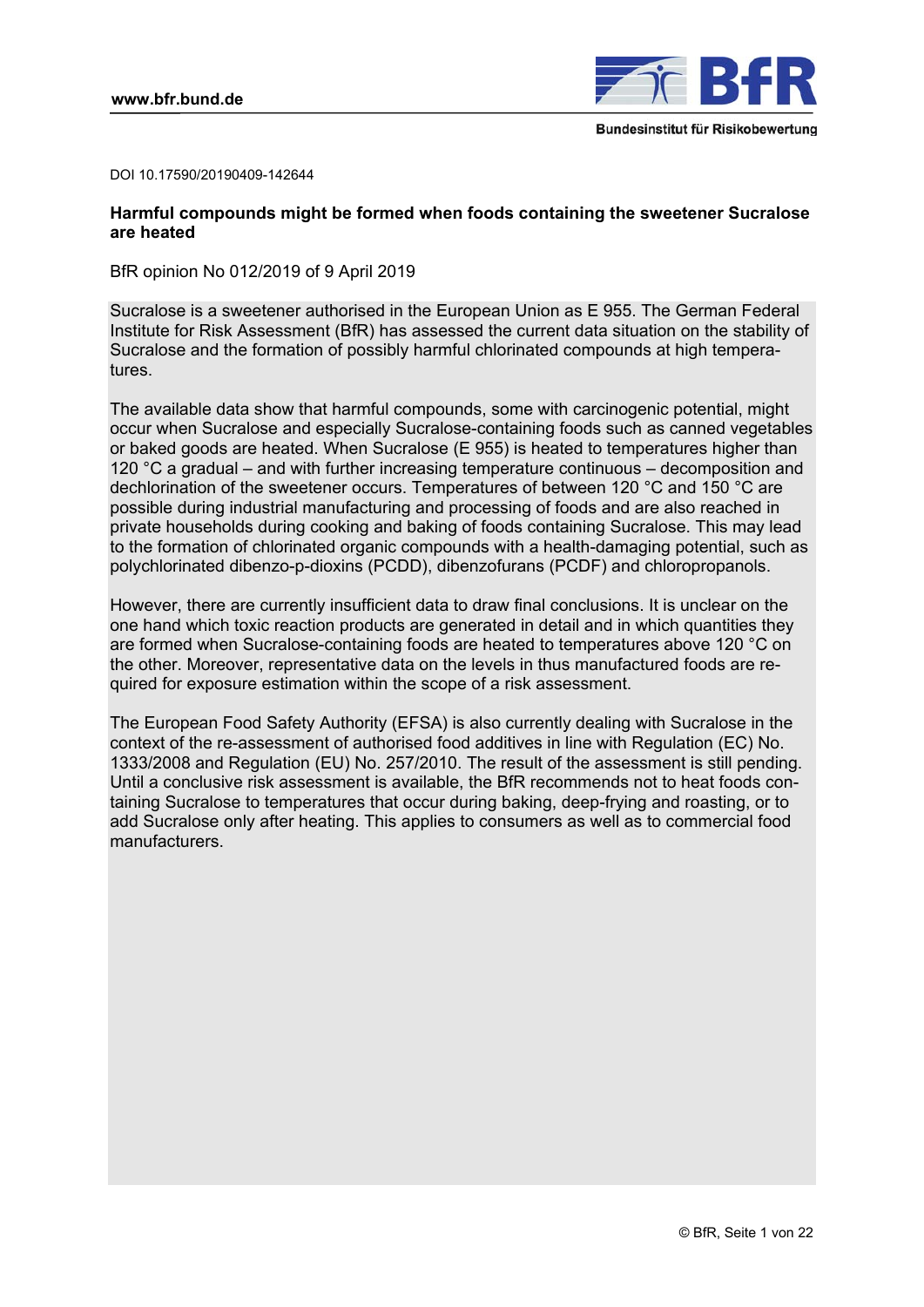

|              | <b>ZEBIR</b>                                                                                            | <b>BfR Risk Profile</b><br>[Harmful compounds might be formed when foods containing the sweetener Su-<br>cralose are heated] (Stellungnahme Nr. 012/2019) |                                                                   |                                   |                                                |
|--------------|---------------------------------------------------------------------------------------------------------|-----------------------------------------------------------------------------------------------------------------------------------------------------------|-------------------------------------------------------------------|-----------------------------------|------------------------------------------------|
| A            | <b>Affected groups</b>                                                                                  | <b>General Population</b>                                                                                                                                 |                                                                   |                                   |                                                |
| B            | Probability of a health<br>impairment through<br>heating of food containing<br>Sucralose (> 120 °C) [1] | The data currently available are not sufficient to permit a definitive assessment of the probability of<br>a health impairment.                           |                                                                   |                                   |                                                |
| $\mathbf{c}$ | Severity of the health<br>impairment through<br>heating food containing<br>Sucralose (> 120 °C) [2]     | The data currently available are not sufficient to permit a definitive assessment of the potential<br>health risks.                                       |                                                                   |                                   |                                                |
| D            | <b>Reliability of available</b><br>data [3]                                                             | High:<br>The most important data are<br>available and free of contradic-<br>tion.                                                                         | Moderate:<br>Some important data are<br>missing or contradictory  |                                   | Low:<br>Numerous important data are<br>missing |
|              | <b>Controllability by the</b><br>consumer [4]                                                           | Control not necessary                                                                                                                                     | <b>Controllable through</b><br>precautionary mea-<br><b>sures</b> | Controllable through<br>avoidance | Not controllable                               |

Squares highlighted in dark blue indicate the properties of the risk assessed in this Opinion (more detailed information on this is contained in BfR Opinion No. 012/2019 of 9 April 2019)

#### **Explanations**

The risk profile is intended to visualise the risk outlined in the BfR Opinion. It is not intended for the purpose of comparing risks. The risk profile should only be read in conjunction with the corresponding opinion.

#### **Line B – Probability of a health impairment**

[1] – Heating of foods containing Sucralose (> 120 °C) can result in the formation of chlorinated compounds that may be harmful.

#### **Line C – Severity of the health impairment:**

[2] – The data currently available are not sufficient to permit the final assessment of the potential health risks.

#### **Line D – Reliability of the currently available data**

[3] – There are data gaps with regard to the identification of reaction products and the extent to which they are formed during heating of foods containing Sucralose (> 120 °C).

#### **Line E – Controllability by the consumer**

[4] – Until a final risk assessment is possible, the BfR advises consumers and food producers not to heat foods containing Sucralose to temperatures reached during baking, deep frying and roasting or only to add Sucralose after the foods have been heated.

GERMAN FEDERAL INSTITUTE FOR RISK ASSESSMENT (BfR)

#### **1 Subject of the assessment**

The German Federal Institute for Risk Assessment (BfR) has assessed the currently data on the stability of Sucralose when foods containing Sucralose as additive E 955 are heated. In this assessment, the BfR investigated whether industrial processes for the production and processing of foods containing Sucralose and the use of Sucralose by consumers during the cooking or baking of foods can result in the formation of chlorinated compounds that may be damaging to health.

#### **2 Findings**

In order to address this question, the BfR conducted comprehensive literature research and assessed the identified publications in line with the criteria of Klimisch *et al.* to determine the reliability of the data collected and the methods used.

Based on the currently available data, the BfR comes to the conclusion that, when heated to temperatures of approx. 120 °C – 250 °C, reached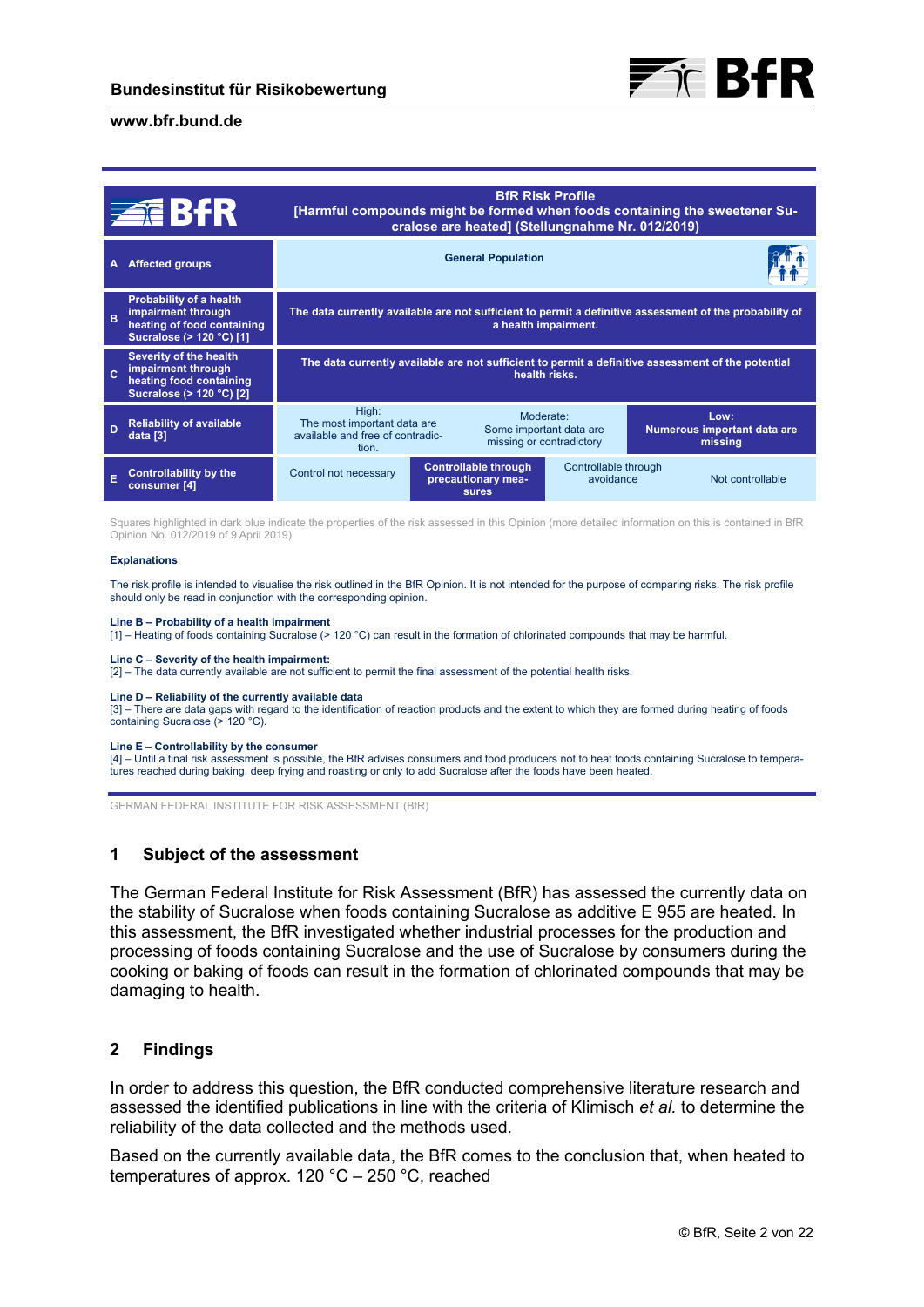

- $\triangleright$  during the industrial production and processing of foods for which the use of Sucralose is approved, or
- $\triangleright$  during the use of Sucralose by consumers during cooking or baking of foods,

Sucralose (E 955) is dechlorinated, possibly leading to the generation of chlorinated organic compounds exhibiting potential health risk (e.g. polychlorinated dibenzo-p-dioxins (PCDDs), dibenzofurans (PCDFs) or chloropropanols).

The currently available data are not sufficient to permit a definitive assessment of the potential health risks, as there is still a lack of data on the identity of toxic reaction products and on the extent to which these products are formed during the heating of foods containing Sucralose to the temperatures that occur during baking, deep-frying and roasting. It is therefore not possible to estimate exposure levels.

## **Recommendations**

In consideration of the systematically evaluated data on this topic and the outcome of a discussion of the data situation by an expert panel, the BfR recommends the following measures:

- (1) In the opinion of the BfR, higher priority should be attached to the re-assessment of Sucralose (within the framework of the re-evaluation of approved food additives by the European Food Safety Authority (EFSA) pursuant to Regulation (EC) No. 1333/2008 and Regulation (EU) No. 257/2010) than to the reassessment of other sweeteners.
- (2) The BfR recommends that existing data gaps should be closed.

There are data gaps with regard to the identification of reaction products and the extent to which they are formed during relevant production and processing stages. The necessary information should be requested from Sucralose producers during the reevaluation process, as they are required to prove the safety of the food additive Sucralose as the entities that distribute it in the market.

In order to permit an exposure assessment within the context of a risk assessment, it is necessary to collect representative data on levels in foods containing Sucralose produced in the various ways.

(3) Until a conclusive risk assessment is possible, the BfR advises consumers and food producers not to heat foods containing Sucralose to temperatures reached during baking, deep frying and roasting or only to add Sucralose after the foods have been heated.

## **3 Reasons**

## **3.1 Potential source of risk (agent)**

The following section outlines the toxicological profile of the most important compounds that currently data suggests may be formed when Sucralose is heated in combination with other foods. This information is based above all on assessments of international expert bodies, reviews and earlier publications of the BfR in which the relevant studies are described in more detail and the more in-depth literature listed.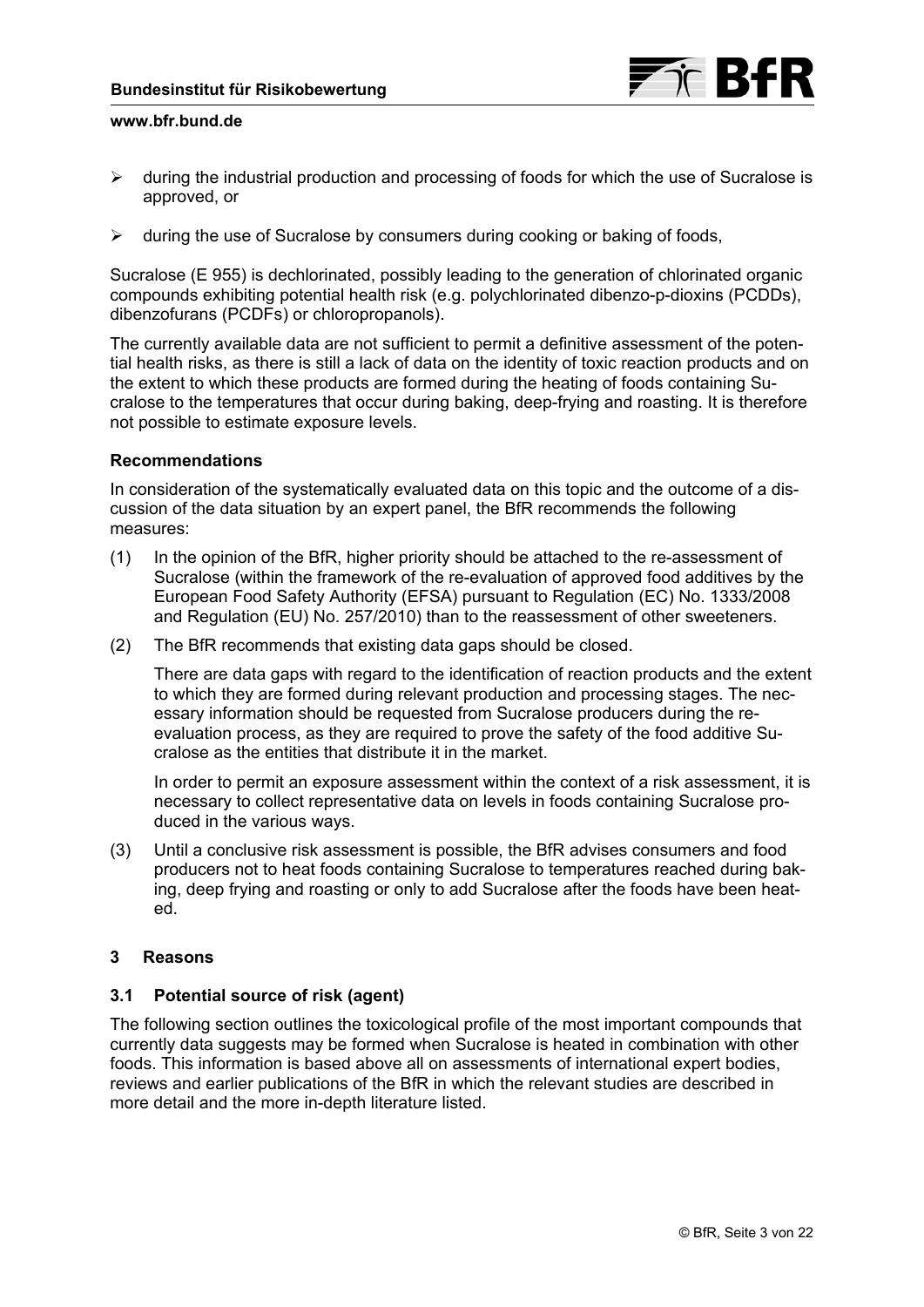

# **3.1.1 Chloropropanols**

These include 3-monochloro-1,2-propandiol (3-MCPD), 1,3-dichloro-2-propanol (1,3-DCP) and 1,2-dichloropropanol (1,2-DCP). The characteristic feature of this group of substances is that they possess a basic structure in which at least one hydroxyl group is replaced by a chlorine atom.

# *3-monochloro-1,2-propandiol (3-MCPD)*

In the case of 3-MCPD, the chlorine atom is in position 3. The substance can occur in unbound form or in the form of fatty acid esters from chloropropanol and one or two fatty acid esters (monoester and diester). A study on bioavailability in rats commissioned by the BfR showed that 3-MCPD fatty acid esters are almost totally hydrolysed and release 3-MCPD during resorption in the intestine (BfR 2012a). The International Agency for Research on Cancer (IARC) has classified 3-MCPD as "possibly carcinogenic to humans (Group 2B)" (IARC 2012a). EFSA assessed 3-MCPD in 2016 and 2017 (EFSA 2016, 2018) and, based on the available toxicological data – in particular from long-term studies following administration of 3-MCPD to laboratory animals – considered the increase in the number of cells (hyperplasia) in the renal tubules as most sensitive endpoint. High doses of 3-MCPD (100 and 400 mg/L drinking water) resulted in benign tumours in the treated animals. There was no evidence of a genotoxic effect, which means it can be assumed that the tumours observed in the animal study only occur above a certain threshold value. These data were used to determine a benchmark dose lower confidence limit  $10\%$  (BMDL<sub>10</sub>) of 0.20 mg/kg bodyweight (BW) and day for male rats. Based on this value and using a safety factor of 100, a tolerable daily intake (TDI) of 2 µg/kg BW was derived for 3-MCPD. This derived value confirms the TDI derived by the BfR in 2012 via benchmark dose modelling using a BMDL $_{10}$  of 0.27 mg/kg BW (BfR 2012a; EFSA 2018).

# *Glycidol*

This substance has the same basic glycerol structure as chloropropanols but possesses an epoxide structure. The formation of glycidol is associated with the generation and degradation of 3-MCPD (EFSA 2016). In contrast to 3-MCPD, however, analytical determination of glycidol presents problems, as no suitable methods are currently available to detect this unstable compound (EFSA 2016). It is therefore possible that generation of glycidol is associated with the formation or degradation of 3-MCPD but has not been analytically recorded (EFSA 2016). Glycidol is genotoxic and carcinogenic (BfR 2009; EFSA 2016). IARC has classified glycidol as "probably carcinogenic to humans (Group 2A)" (IARC 2000). The MAK Commission has classified glycidol in Category 3 A ("germ cell mutagenic effect") (DFG 2015).

# *1,3-dichloro-2-propanol (1,3-DCP)*

1,3-DCP is considered to be non-genotoxic but potentially carcinogenic (NTP 2005; Andres *et al.* 2013). IARC, for example, has classified 1,3-DCP as "possibly carcinogenic to humans (Group 2B)" (IARC 2013). In addition, various toxic effects have been described for this substance *in vitro* and *in vivo*, in particular with regard to its toxicity in the liver as well as the kidneys (JECFA 2002; NTP 2005; BfR 2012a; Andres *et al.* 2013). The liver was identified as target organ for the toxicity of 1,3-DCP. Cytochrome P450 enzymes play a role in the toxification of this substance. In the few available studies with test persons exposed to this substance due to their occupations, liver toxicity effects were seen similar to those observed in animal studies (BfR 2012a). With regard to carcinogenicity, long-term studies on rats showed that moderate and high doses of 1,3-DCP led to increased mortality as well as increased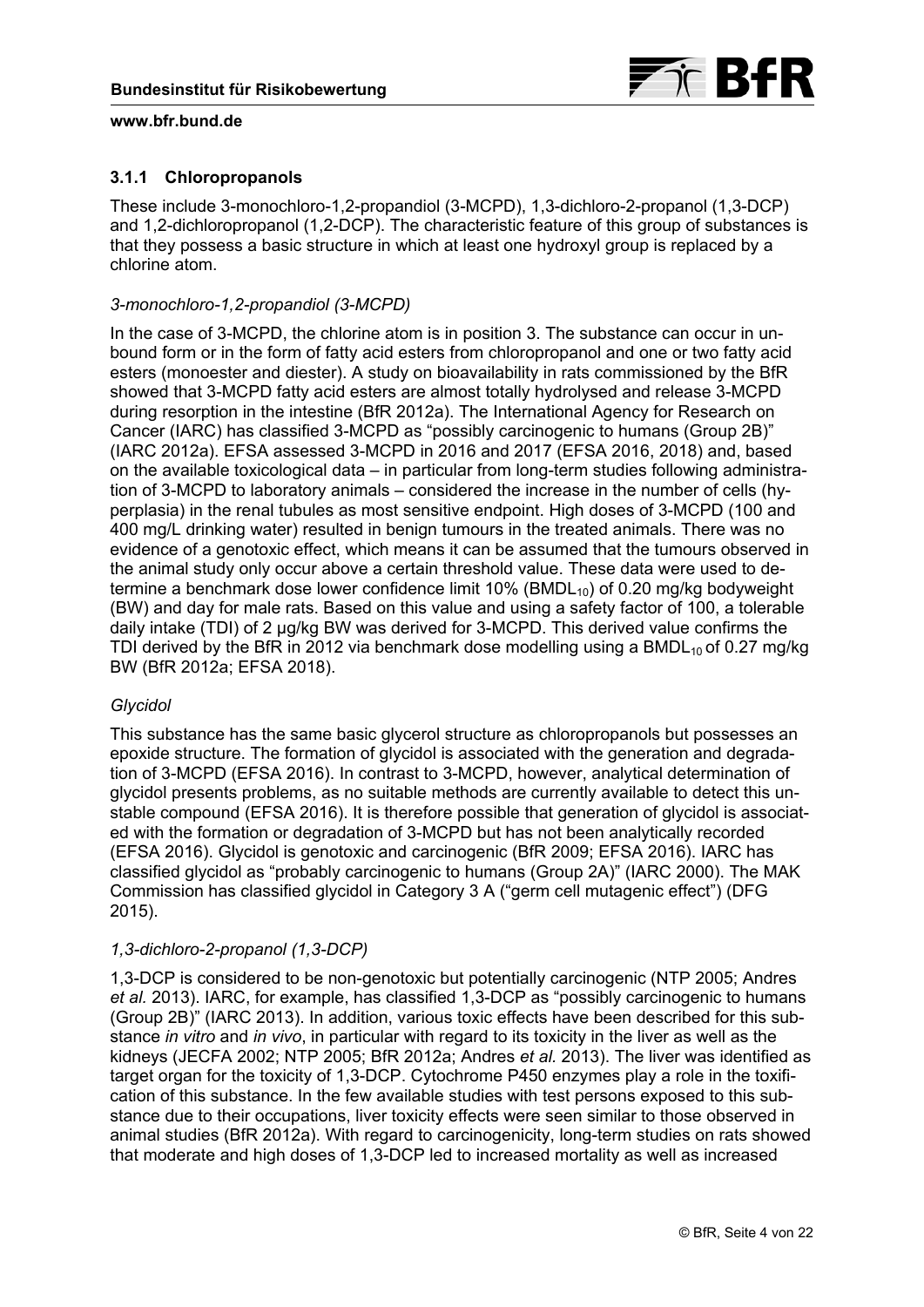

tumour formation (e.g. in liver, thyroid and tongue) in rats of both sexes, as outlined in the BfR Opinion issued in 2012 (BfR 2012a).

# *1,2-dichloropropanol (1,2-DCP)*

A lack of data means that it is not yet possible to define the risk potential of 1,2-DCP. The only option would be to form assumptions based on structural similarities with other chloropropanols.

# **3.1.2 PCDD and PCDF congeners and dioxin-like polychlorinated biphenyls (dl-PCBs)**

The substance group of dioxins comprises chlorinated dioxins and furans, substances that are similar in chemical terms. All told, the group of dioxins consists of around 200 compounds with varying levels of toxicity. They include 2,3,7,8-tetrachlorodibenzo-p-dioxin (TCDD), 2,3,7,8-tetrachlorodibenzofuran (TCDF) and 2,3,4,7,8-pentachlorodibenzofuran (PeCDF).

## *2,3,7,8-tetrachlorodibenzo-p-dioxin (TCDD)*

TCDD has been comprehensively assessed by international expert bodies and institutions (JECFA 2002; Van den Berg *et al.* 2006; EFSA 2010). In 2012, IARC classified this substance as non-genotoxic but a "known human carcinogen (Group 1)" (IARC 2012b). EFSA emphasised that TCDD is one of the most toxic representatives of the substance class of polychlorinated dibenzodioxins (PCDDs) (EFSA 2008, 2010, 2015). The observed effects include, in particular, dermal toxicity, immune, reproduction and developmental toxicity as well carcinogenic effects (EFSA 2008). The Joint FAO/WHO Expert Committee on Food Additives arrived at the conclusion that TCDD and other PCDD congeners have a carcinogenic effect (JECFA 2002). It was found that TCDD promotes the growth and development of tumours *in vitro* and *in vivo* and results in the development of tumours primarily in the liver. Moreover, various effects were described following acute exposure, such as a reduction in body weight (JECFA 2002). The BfR also described the adverse effects of dioxins like TCDD on health in its Opinion of 10 April 2012 (BfR 2012b). It is not yet clear whether effects such as disruption of reproductive functions, immune system, nervous system and hormone levels of the kind observed in animal studies are also relevant to humans. Moreover, it was not possible to conclusively determine whether there is any carcinogenic potential for humans. Persisting inflammatory skin changes ("chloracne") are a proven effect in humans (with the intake of high concentrations). In addition, there are also indications of liver damage and changes in fat metabolism as outlined in a BfR Opinion published in 2012 (BfR 2012b).

The World Health Organisation (WHO) has used the system of toxicity equivalents (Van den Berg *et al.* 2006) to describe the toxicity of PCDD congeners and that of various PCDF compounds and dioxin-like polychlorinated biphenyls (dl-PCBs). In this process, the toxicity of individual substances is compared with the toxicity of TCDD. In this context, all PCDD, PCDF and dl-PCB congeners were assigned a toxicity equivalency factor (TEF) corresponding to their toxicity relative to the toxicity of TCDD (Van den Berg *et al.* 2006). The concentrations of individual congeners were multiplied by the relevant TEF derived by the WHO and then added, thereby supplying the total dioxin toxicity equivalent concentration (WHO-PCDD/F-TEQ) (Van den Berg *et al.* 2006; BfR 2012b).

# *2,3,7,8-tetrachlorodibenzofuran (TCDF)*

TCDF has a toxicity equivalency factor (TEF) of 0.1 (Van den Berg *et al.* 2006; EFSA 2010) relative to the toxicity of TCDD. No adequate information is currently available on the risk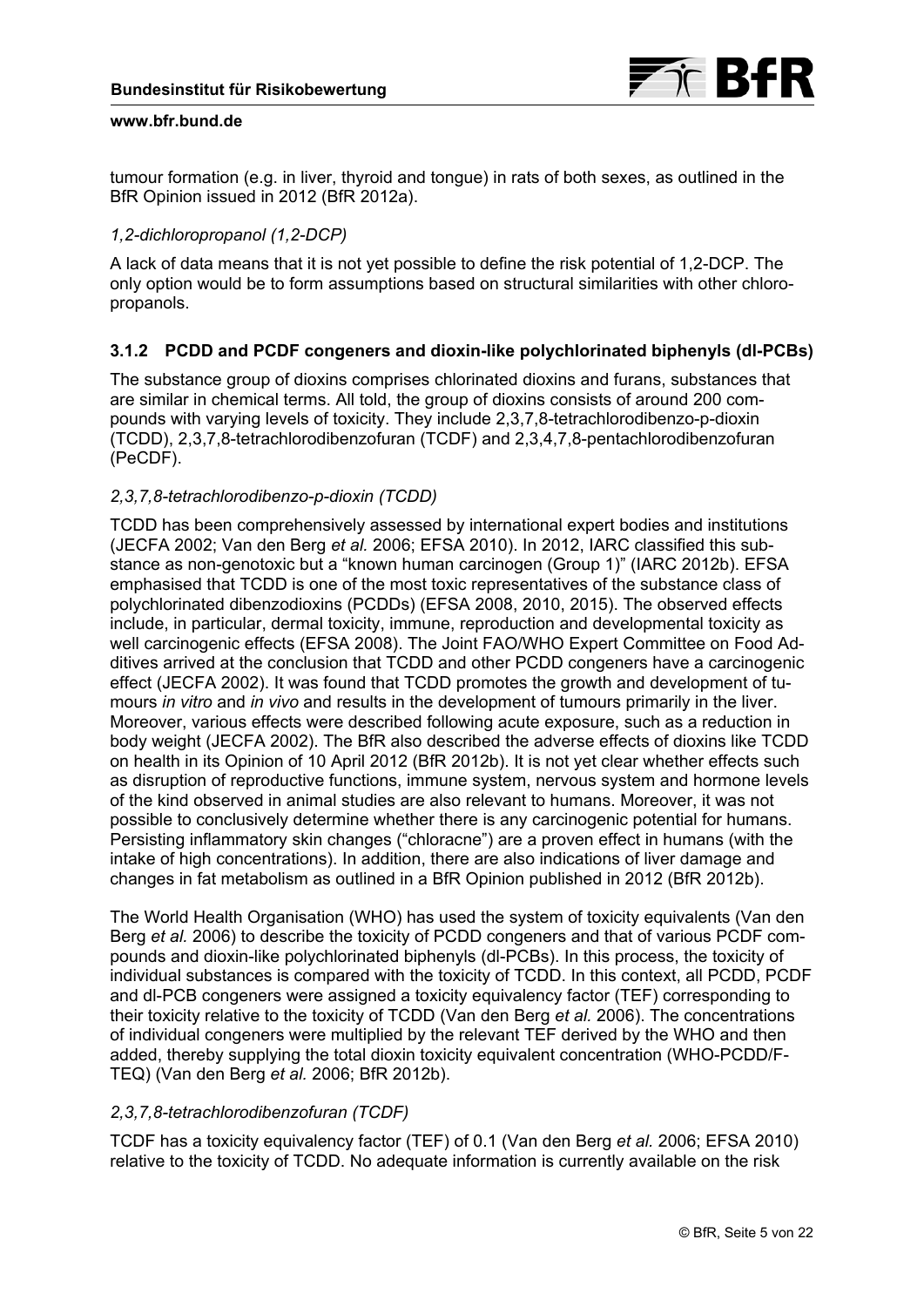

potential of this substance. However, there are indications that the risk potential of TCDF is comparable to that of TCDD (McNulty 1985).

# *2,3,4,7,8-pentachlorodibenzofuran (PeCDF)*

PeCDF has a TEF of 0.3 (Van den Berg *et al.* 2006; EFSA 2010). In addition, IARC classified PeCDF as non-genotoxic but as a "known human carcinogen (Group 1)" (IARC 2012b). However, no adequate information on the risk potential of PeCDF is currently available.

## *Dioxin-like polychlorinated biphenyl (dl-PCB) congeners*

The substance group of polychlorinated biphenyls (PCBs) comprises 209 substances that differ in terms of the number and position of the chlorine atoms on the biphenyl and that possess different properties (EFSA 2008). Some of the substances in this group are particularly toxic and long-lived, and they accumulate in the body. Twelve substances in this PCB group are similar to TCDD in terms of structural properties and toxicity (EFSA 2010). These substances are called "dioxin-like" PCBs (dl-PCBs) and include 3,3′,4,4′-tetrachlorobiphenyl (PCB 77), 3,4,4′,5-tetrachlorobiphenyl (PCB 81), 3,3′,4,4′,5-pentachlorobiphenyl (PCB 126) and 3,3′,4,4′,5,5′-hexachlorobiphenyl (PCB 169) (EFSA 2010). The toxicity of dl-PCB compounds is also specified using their respective TEF values (JECFA 2002; Van den Berg *et al.* 2006). The TEF of PCB 77 is 0.0001, while the TEFs of PCB 81, PCB 126 and PCB 169 are 0.0003, 0.1 and 0.03, respectively (Van den Berg *et al.* 2006; EFSA 2010).

In its Opinion No. 104/2014 dated 11 March 2014 (BfR 2014), the BfR outlines that the WHO specified a tolerable daily intake (TDI) in the range from 1 - 4 pg WHO-PCDD/F-PCB-TEQ/kg BW and day (WHO 2000). The upper limit (TDI of 4 pg WHO-PCDD/F-PCB-TEQ/kg BW) was understood as being the provisional basis for the maximum tolerable intake. The lower value documented the aim of the WHO to reduce the intake of WHO-PCDD/F-PCB-TEQ in humans to below 1 pg/kg BW. The WHO used the lowest observed adverse effect level (LOAEL) described by various authors for different species and for different endpoints as basis for the TDI range (WHO 2000). In 2001, the former Scientific Committee on Food (SCF) of the European Commission defined a tolerable weekly intake (TWI) of 14 pg WHO-PCDD/F-PCBTEQ/kg BW (SCF 2001). As the basis for derivation of the TWI, the SCF used the LOAEL for reduced sperm production and the changed sexual behaviour of male Wistar rats as described by Faqi and colleagues (Faqi *et al.* 1998). EFSA also referred to this TWI value in its opinions (EFSA 2008, 2012).

# **3.1.3 Polychlorinated naphthalene (PCN) congeners**

This group includes compounds, such as tetrachloronaphthalene (TeCN) and pentachloronaphthalene (PeCN). To date, no sufficient information is available on the risk potential of this class of chlorinated compounds. In terms of "dioxin-like toxicity", they are considered to be comparable to the most potent PCB congeners (van de Plassche & Schwegler 2002; Fernandes *et al.* 2017). In initial animal studies, medium and long-term exposure led to liver damage (van de Plassche & Schwegler 2002). Human exposure to PCN compounds is possibly associated with the occurrence of chloracne. These substances have not yet been tested for genotoxic and/or carcinogenic potential (van de Plassche & Schwegler 2002).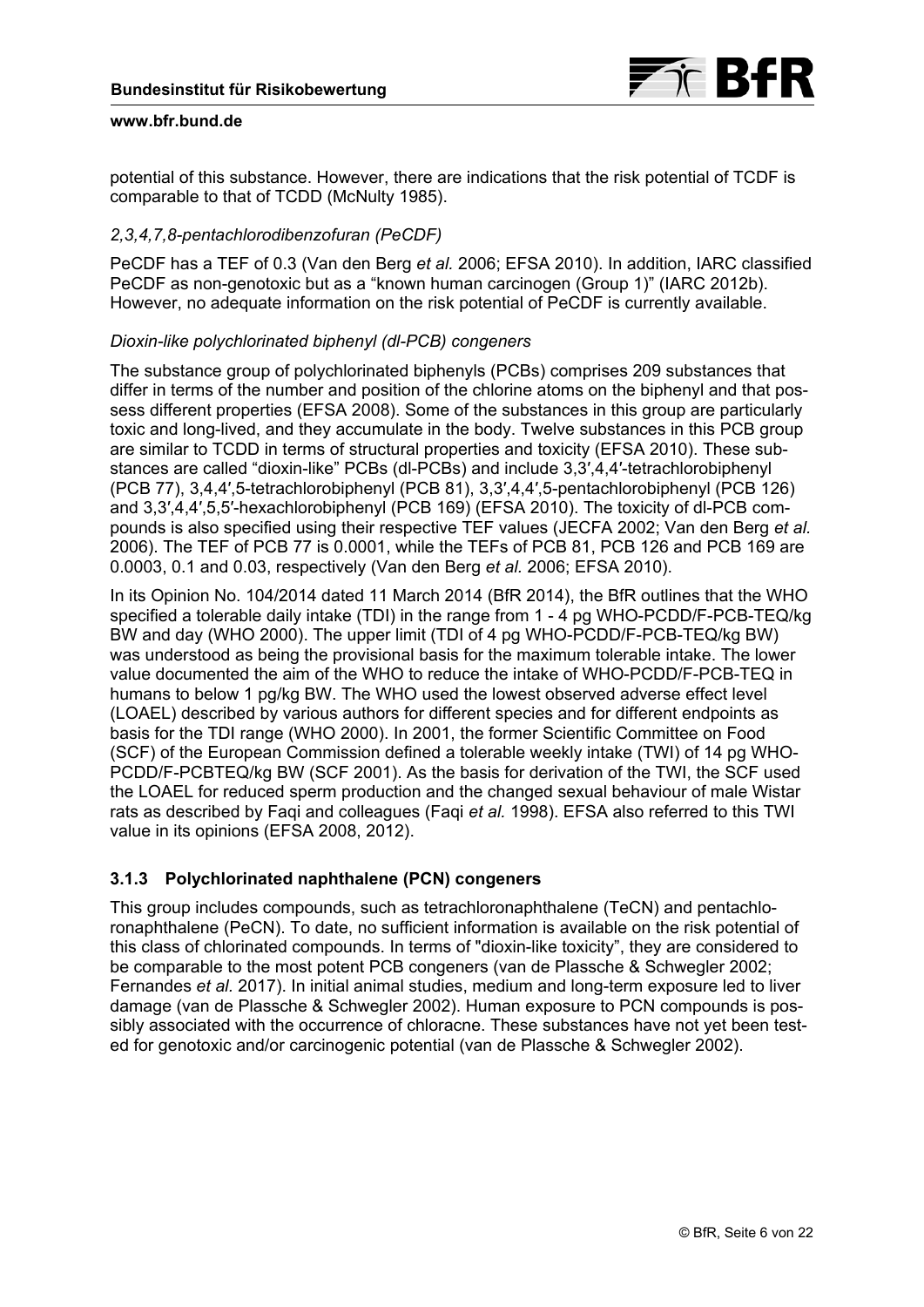

# <span id="page-6-0"></span>**3.2 Data on the stability of Sucralose**

## **3.2.1 Assessments by national and international expert bodies and institutions**

Sucralose has been assessed by various national and international institutions such as the Joint FAO/WHO Expert Committee on Food Additives (JECFA), the Scientific Committee on Food (SCF) of the EU Commission, the US Food and Drug Administration (FDA), the Hong Kong Special Administrative Region (HKSAR) Food and Environmental Hygiene Department, the Norwegian Scientific Committee for Food Safety (VKM), the French Agency for Food, Environmental and Occupational Health & Safety (ANSES) and the Federal Institute for Consumer Health Protection and Veterinary Medicine (BgVV) (JECFA 1990; BgVV 1994; FDA 1999; SCF 2000; HKSAR 2003; VKM 2014; ANSES 2015). Individual aspects have also already been assessed by the European Food Safety Authority (EFSA) (EFSA 2016; EFSA 2017), but the assessment within the context of the re-evaluation of approved food additives pursuant to Regulation (EC) No. 1333/2008 and Regulation (EU) No. 257/2010 is still outstanding.

Sucralose has been approved as food additive E 955 in the EU since 2004. This approval was based on the assessment by the SCF of the EU Commission in the year 2000. In its Opinion on Sucralose dated 7 September 2000, the SCF followed the arguments of the applicants regarding the high stability of Sucralose – also at high temperatures (SCF 2000).

The studies by Barndt and Jackson and by Miller (Barndt & Jackson 1990; Miller 1991) available to the BgVV up to the year 1994 indicated that Sucralose is stable at higher temperatures (BgVV 1994).

## **3.2.2 Publications on the chemical stability of Sucralose at high temperatures**

## *Experimental work of Barndt und Jackson (1990)*

Barndt and Jackson conducted a study on the stability of Sucralose in baked goods manufactured at high temperatures (Barndt & Jackson 1990). During this study, radioactively 14Cmarked Sucralose was produced and then used in the preparation of different baked goods (yellow cake, cookies, graham crackers*)* under the same conditions found in industrial production processes (yellow cake: 180 °C, 25 min; cookies: 210 °C, 8 min; graham crackers: 230 °C, 4 min). The recovery of radioactivity from the product samples was determined by means of liquid scintillation. <sup>14</sup>C-marked Sucralose and the hydrolysis products 4chlorogalactose (4-CG) and 1,6-dichlorofructose (1,6-DCF) were then analysed via thin-layer chromatography (TLC). Analytical standards for 4-CG and 1,6-DCF were produced by the manufacturer in his own analytical department.

The findings of this study showed that <sup>14</sup>C-marked Sucralose was still almost completely retained in the samples of the products – yellow cake, cookies and graham crackers – after they had been prepared. The recovery of radioactivity was at a level of between 98.2 and 101.2%. The authors interpreted this as an indication that the <sup>14</sup>C-marked Sucralose did not react with any other ingredients in the baked goods (Barndt & Jackson 1990). To confirm this finding, further tests were performed on the samples using TLC. The chromatograms for the yellow cake and graham cracker samples showed the same peaks as the 14C-marked Sucralose. One of the exceptions, however, was the chromatogram for the cookie sample, in which multiple different but closely eluting peaks were detected (Barndt & Jackson 1990). This was interpreted as a result of possible overloading of the TLC plate. The authors concluded that Sucralose is "heat-stable" (Barndt & Jackson 1990).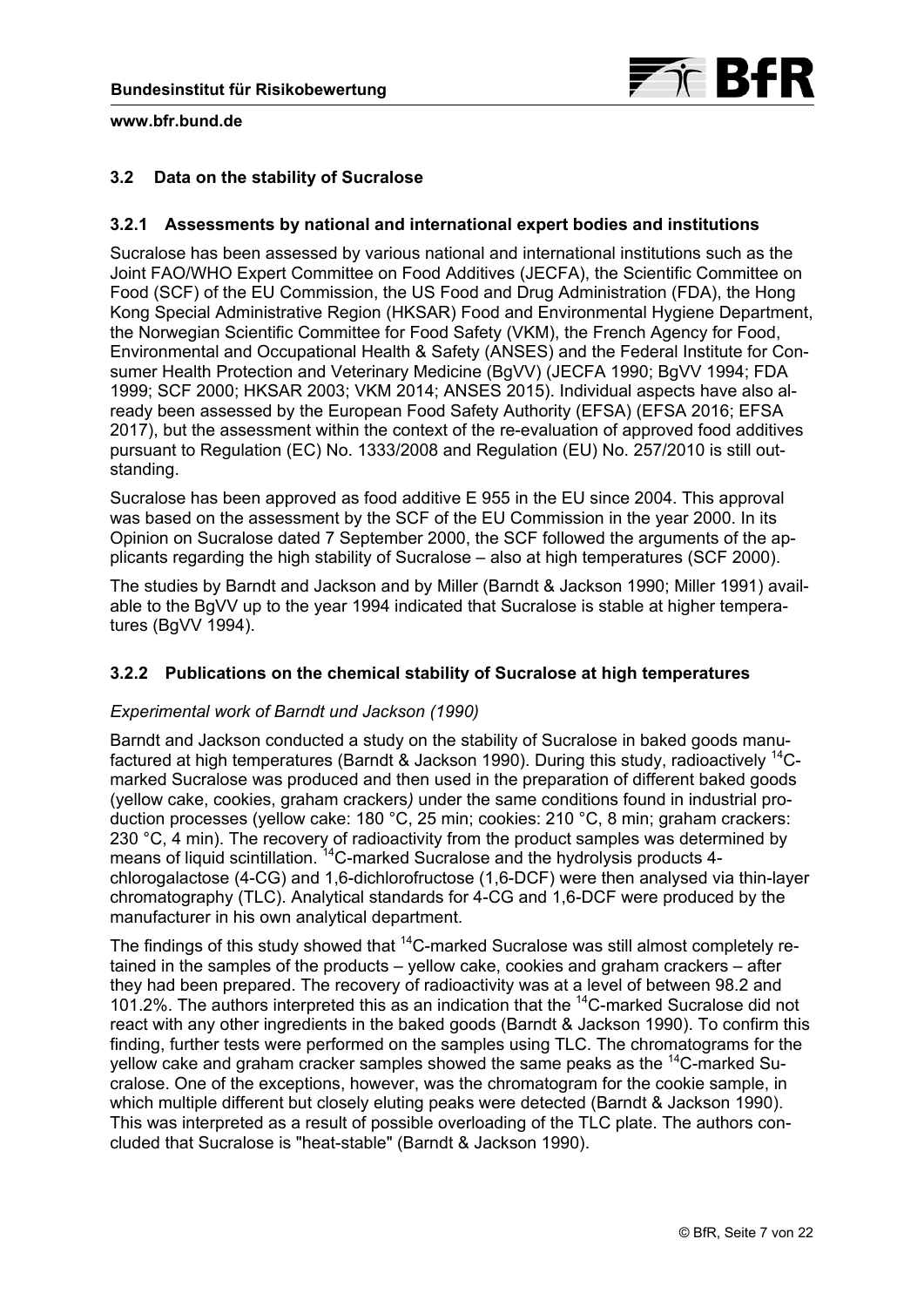# *Experimental work of Miller (1991)*

Miller *et al*. studied the stability of Sucralose at a temperature of 100 °C over a period of 1 to 2 hours (h) and at different pH levels (pH 3, 5 and 7) (Miller 1991). "HPLC" technology was named as the employed analytical method (Miller 1991). The outlined findings of this study showed that there was only a 2% loss of Sucralose in aqueous solution after 1 h at 100 °C and with a pH of 3, 5 and 7. Subsequent losses after 2 h were 2% (pH of 5), 3% (pH of 7) and 4% (pH of 3). The authors concluded from these results that Sucralose is stable at high temperatures in conditions that are typical for food processing (Miller 1991).

## *Reviews of Binns (2003) and Grotz & Munro (2009)*

These reviews briefly refer to the studies by Barndt and Jackson (1990) and Miller (1991) (Binns 2003; Grotz & Munro 2009). In the articles, the authors described Sucralose as highly stable, especially at high temperatures of the kind occurring in the manufacturing process for various foods and beverages as well as during the production of medications. However, these findings were determined exclusively in relation to the preservation of the sweetening power of Sucralose under the influence of manufacturing processes such as cooking, baking or pasteurisation

## *Studies by Hutchinson (1996, 1999)*

Analyses conducted by Hutchinson in 1996 indicate that the stability of Sucralose is reduced at higher temperatures between 100 °C and 180 °C , leading to dechlorination and therefore decomposition of the substance and the release of reactive hydrogen chlorides (Hutchinson 1996). In her dissertation, the author described in detail the methods used as well as the properties and composition of the substances and buffer solutions. High performance liquid chromatography (HPLC) was performed to determine Sucralose in the heated samples (Hutchinson 1996). The first step was the characterization of the influence of increased temperatures of 100 °C, 140 °C and 180 °C at different pH levels (3, 7 and 11) on the stability of Sucralose in buffered aqueous solutions during heating for 1 h.

The findings of this study showed that, after 1 h at 100 °C, approximately 77% (at pH 11), 86% (at pH 7) and 96% (at pH 3) of stable Sucralose was still present. Using HPLC for analyses at all pH levels  $(3 - 11)$ , the amount of remaining Sucralose continued to fall at temperatures above 140 °C, and no Sucralose at all was detectable after 1 h at 180 °C . Hutchinson concluded that the stability of Sucralose falls with rising temperature and rising pH (Hutchinson 1996). Subsequent studies on the stability of Sucralose in the presence of glycine led to similar results. In addition to investigating the stability of Sucralose, the release of chlorides from Sucralose in buffered aqueous solutions when heated for 1 h was also determined this study. Chloride release was assessed using a chloride electrode (Hutchinson 1996). Results of these measurements also showed that release of chlorides from Sucralose in buffered aqueous solutions was increased with rising temperature from 100  $^{\circ}$ C – 180  $^{\circ}$ C and rising pH (3 – 11). At about 120 °C, there was a clear increase in chloride release under all tested pH conditions, followed by a further increase between the temperatures of 140 °C and 180 °C (Hutchinson 1996). The determination of chloride release from Sucralose in the presence or absence of glycine, respectively, supplied similar results. All in all, this led to the conclusion that Sucralose is destabilised when heated in buffered aqueous solutions in dependence on pH and an increase in temperature from 100 °C to 180 °C. This is accompanied by the release of chlorides from Sucralose at temperatures from 120 °C to 180 °C (Hutchinson 1996). One reservation noted by the author is that the ions used to buffer the aqueous solutions may have possibly influenced the stability of Sucralose in terms of its hydrolysis.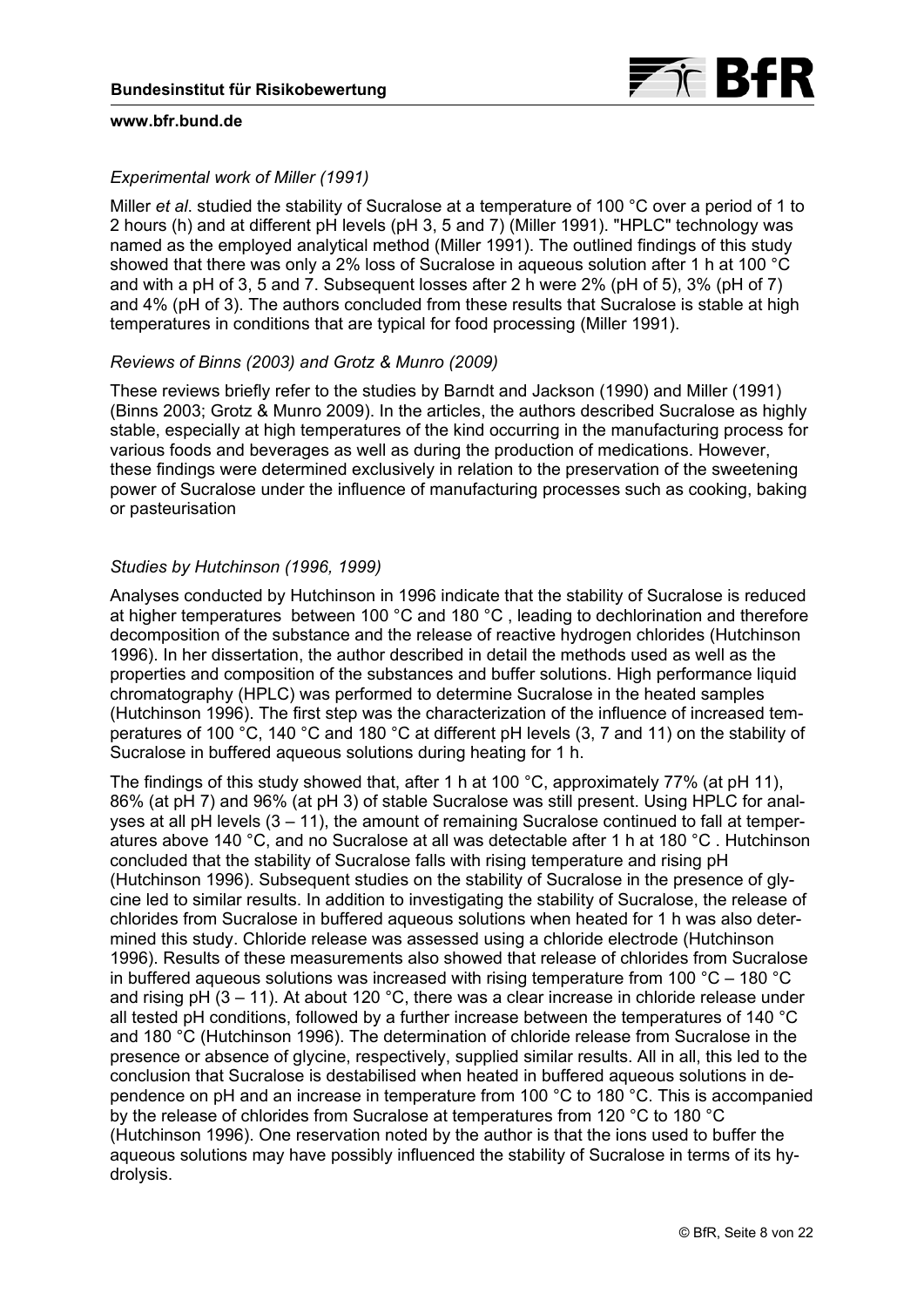

Building on these results, Hutchinson published a review in 1999 focusing on a comparison of the statements on the stability and/or thermal degradation of Sucralose at high temperatures (Hutchinson *et al*. 1999). In this article the findings of the 1996 study were further discussed in the context of the data situation available at that time. In this work, the author emphasised that Sucralose is unstable and is dechlorinated at high temperatures (100 °C – 180 °C). This effect is reinforced by the rising pH levels (pH 3 – 11) (Hutchinson *et al.* 1999). In the following years, the findings of Hutchinson on the instability of Sucralose at high temperatures were confirmed in various studies of other research groups [\(Table 1\)](#page-13-0) (Bannach *et al.* 2009; Rahn & Yaylayan 2010; de Oliveira *et al.* 2015).

## *Experimental studies by Bannach et al. (2009)*

In 2009, Bannach *et al*. used simultaneous thermogravimetry and differential thermoanalysis (TG-DTA) to show that both >98% pure Sucralose and freely available Sucralose were stable up to a temperature of 119 °C (Bannach *et al.* 2009). In contrast, higher temperatures (>119 °C to 550 °C) resulted in thermal decomposition of Sucralose. A first thermal decomposition reaction was observed in both Sucralose samples at around

119 °C – 137 °C. This was accompanied by the release of hydrogen and hydrogen chloride molecules (Bannach *et al.* 2009). Further thermal decomposition events were detected at around 160 °C to 370 °C and at 370 °C to 500 °C. Based on these data, the authors stated that Sucralose is thermally degraded at temperatures >119 °C to 550 °C. In contrast to Barndt and Jackson (Barndt & Jackson 1990), they concluded that Sucralose might be unsuitable for the production of cookies at 210 °C or graham crackers at 230 °C, as thermal degradation of Sucralose takes place at temperature above 119 °C accompanied by the release of hydrogen chloride (Bannach *et al.* 2009).

## *Experimental studies by de Oliveira et al. (2015)*

De Oliveira *et al*. confirmed the findings of Bannach *et al*. (de Oliveira *et al.* 2015). Using various methods that are described in detail in the article, such as differential scanning calorimetry and thermogravimetric analysis coupled with Fourier transform infrared spectroscopy (DSC/TGA-FTIR), hot-stage microscopy (HSM) and high-resolution mass spectrometry (HRMS), the authors showed that Sucralose was thermally decomposed at 125 °C. This was confirmed by subsequent software-supported analysis of the FTIR results on the samples treated at 125 °C. Characteristic profiles were identified for both water and hydrogen chloride. Moreover, the authors used HRMS to detect various chlorinated aromatic by-products in the released gas phase, such as chlorinated furan derivatives. The authors concluded from their data that Sucralose is thermally decomposed under "relatively mild conditions" (125 °C), and this may contribute to the formation of polychlorinated aromatic hydrocarbons (PCAHs) (de Oliveira *et al.* 2015).

## **3.2.3 Publications on the identification of thermal decomposition products of Sucralose**

# *Experimental work of Rahn and Yaylayan (2010)*

The study of Rahn and Yaylayan characterised the degradation of Sucralose during heating (Rahn & Yaylayan 2010). The authors used pyrolysis gas chromatography and mass spectrometric analysis (Py-GC/MS) to show that Sucralose was thermally decomposed and dechlorinated by pyrolysis at 250 °C for 20 s (Rahn & Yaylayan 2010). In their study, they used commercially available Sucralose that can be purchased by the consumer. Glycerine, which is contained – amongst others – in some baking ingredients, and moisture play an important role in baking processes (Rahn & Yaylayan 2010). Therefore, Rahn and Yaylayan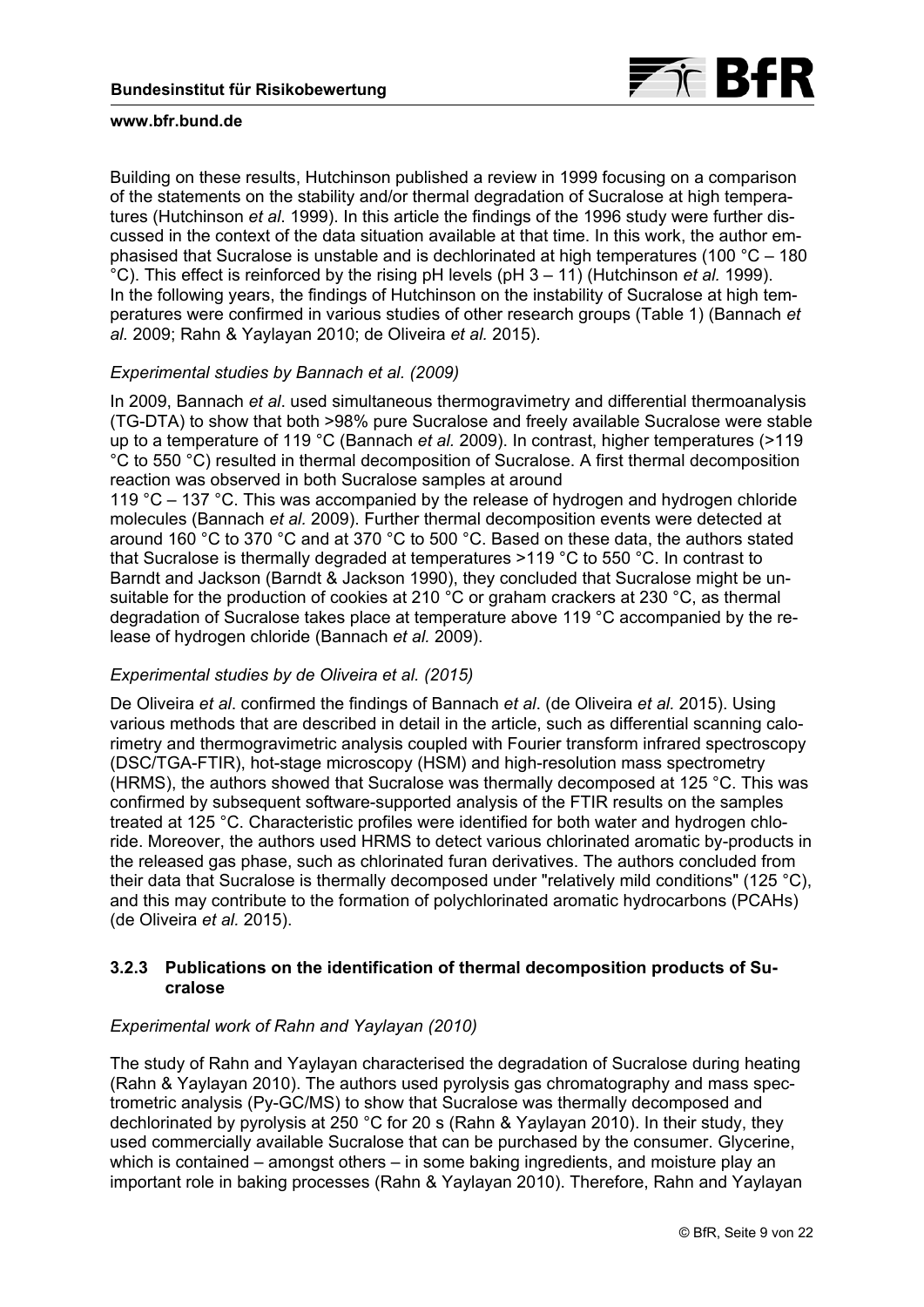

also investigated the influence of the pyrolysis of Sucralose at 250 °C for 20 s in the presence of glycerine and moisture. They used mass spectroscopic analysis to prove the formation of the three chloropropanol compounds 3-MCPD, 1,3-DCP and 1,2-DCP in the released gas phase (Rahn & Yaylayan 2010). These compounds constitute approximately 15% of the total area of all detected peaks and therefore represent the majority of all the generated products. The authors concluded that pyrolysis of Sucralose at 250 °C led to the release of reactive chlorides that can contribute to the formation of chloropropanols in presence of glycerine and moisture. Moreover, they stated that Sucralose should be used with caution as a sweetening agent during baking of foods containing glycerine and/or lipids due to the potential formation of toxic chloropropanols (Rahn & Yaylayan 2010).

# *Experimental work of Wu et al. (2011)*

The findings of Wu *et al*. led to conclusions similar to those of Rahn und Yaylayan (Wu *et al.* 2011). This study investigated the formation of different toxic PCDF and PCDD congeners such as TCDF, PeCDF and TCDD during the heating (roasting) of Sucralose in presence of soybean oil and beef. Temperatures reached 250 °C in the oil and <200 °C in the beef. Each test mixture was heated for 15 min, and the samples were taken for a further 10 min (Wu *et al.* 2011). The authors described that the methods used for analysis of the aforementioned PCDD and PCDF congeners (high-resolution gas chromatography and high-resolution mass spectrometry; HRGC-HRMS) complied with national or international testing guidelines, that recognised standards were used, and that the necessary controls (*US EPA Method 1613, European Method 1948*) were performed. The results of mass spectroscopic analysis showed that various PCDF and PCDD congeners such as TCDF, PeCDF and TCDD were found in the occurring solid/liquid phase and in the gas phase. Under the tested laboratory conditions, they observed an increase in the concentrations of the PCDF and PCDD congeners by a factor of roughly 5 (PCDF congeners) and a factor of 2 (PCDD congeners) in the solid and liquid phase (meat, soybean oil) compared to control mixtures without Sucralose. Furthermore, they observed increases by a factor of 6 to 15 (PCDF congeners) and 4 to 10 (PCDD congeners) in the released gas phase (Wu *et al.* 2011). The authors concluded that the heating (roasting) of Sucralose in the presence of soybean oil and beef at 250 °C led to the formation of various toxic PCDF and PCDD congeners which were transferred from the solid to the gas phase. Moreover, they emphasised that it is important to ensure effective ventilation when cooking with Sucralose in order to reduce the exposure risk of consumers to the occurring volatile PCDFs and PCDDs via inhalation (Wu *et al.* 2011).

## *Experimental work of Dong et al. (2011)*

In a further study of this group in the same year, Dong *et al*. used a similar test set-up to detect the generation of various dl-PCB compounds in the oil vapours released during roasting of beef and soybean oil together with Sucralose at about 160 °C after 25 min (Dong *et al.* 2011). Analysis and detection of the occurring dl-PCB compounds was performed in line with national guidelines and standards by means of gas chromatography and high-resolution mass spectrometry (*US EPA Method 1668 A*) (Dong *et al.* 2011). Mixtures without Sucralose containing beef alone or meat and soybean oil, respectively, were used as controls. Results of these analyses show that twelve dl-PCB congeners were formed under the conditions described above. This was accompanied by an increase in the values for toxicity equivalents (TEQs; calculated using the WHO toxicity equivalency factors (TEFs)) (Dong *et al.* 2011). The authors concluded that, due to thermal decomposition during heating (roasting) to 160 °C in the presence of soybean oil and beef, Sucralose became a source of chloride, which in turn promoted the formation of dl-PCB compounds, which were finally found in the oil vapours. They also hypothesised that an "appropriate" use of chloride-containing additives dur-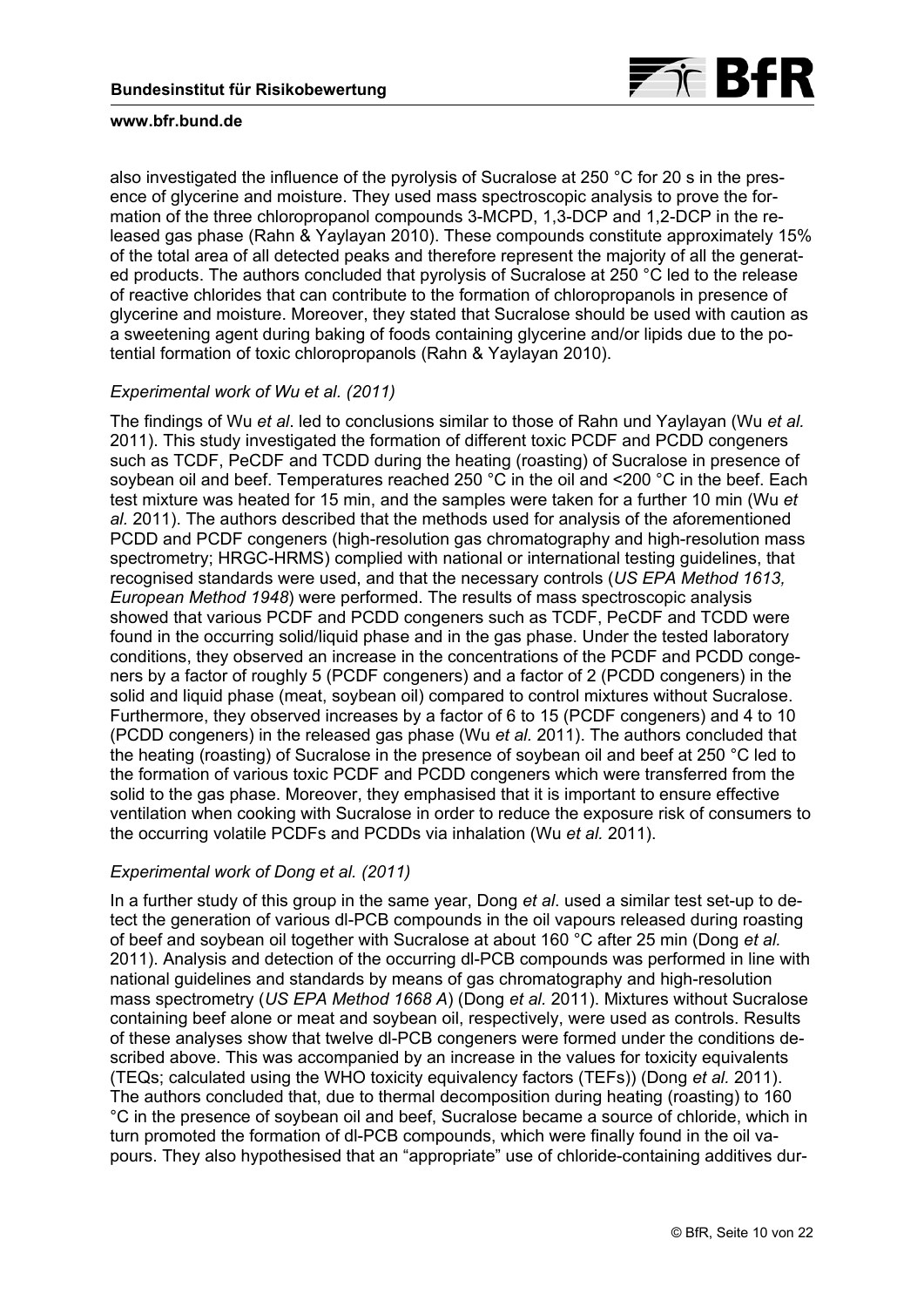

ing cooking could therefore help to reduce exposure of consumers to dl-PCBs (Dong *et al.* 2011).

# *Experimental work of Dong et al. (2013a,b)*

In 2013, further experiment studies of this group showed that heating of Sucralose with different vegetable oils led to the formation of different PCN, dl-PCB, PCDD and PCDF congeners (Dong *et al.* 2013b). The formation of these compounds was investigated in the presence of Sucralose and peanut oil or olive oil. For this purpose, 5 g Sucralose and 50 g peanut oil or olive oil were heated for 15 min (and a further 10 min for sample taking) to 245° C in a stainless steel pan. This led to the formation of dl-PCBs and 2,3,7,8-substituted PCDD and PCDF compounds as well as PCN congeners, such as TeCN or PeCN. Methods used for the analysis of the generated chlorinated compounds were performed in line with national guidelines and standards (*US EPA Method 1668 A*) (Dong *et al.* 2013b). Based on their findings, Dong *et al*. concluded that the heating of Sucralose with vegetable oil can potentially lead to the formation of harmful chlorinated aromatic compounds, such as PCN, dl-PCB, PCDF and PCDD congeners. The authors were of the opinion that the use of Sucralose in the preparation of foods at high temperatures (e.g. deep frying) should be avoided in order to reduce potential exposure to toxic compounds (Dong *et al.* 2013b).

In an additional publication by the same research group, the authors describe how the heating of Sucralose on its own in the presence of stainless steel and/or various metal oxides that typically occur in other cooking utensils can also lead to the formation of undesirable, potentially toxic chlorinated compounds (Dong *et al.* 2013a). In this study, 5 g Sucralose (>98% HPLC grade) was heated to 400° C on its own or in the presence of aluminium oxide  $(AI_2O_3)$ , iron(III) oxide (Fe<sub>2</sub>O<sub>3</sub>) or copper oxide (CuO). The cooking utensils used in the study were made of stainless steel and other materials (the authors list the materials as quartz, aluminium and copper*)*. In order to investigate the formation of chlorinated compounds in the absence of metal oxides, the authors stated that the metal cooking utensils were polished ("metal utensils were polished and rust was removed before use…"). Samples from the gas phase were then analysed for the formation of polycyclic aromatic hydrocarbon compounds (PAHs) in line with national testing guidelines (based on *Californian Environmental Protection Agency method 429*) by means of gas chromatography and high-resolution mass spectrometry. Characterisation of the PCDD and PCDF congeners that were also formed was based on the *U.S. Environmental Protection Agency method 1613 (US EPA Method 1613)* (Dong *et al.* 2013a). This study showed that heating of 5 g Sucralose to 400 °C in polished cooking utensils ("quartz", "aluminium", "copper") and in the absence of metal oxide, did not lead to the generation of detectable amounts of PCDF or PCDD congeners. The use of stainless steel cooking utensils led to another result: various PCDF and PCDD compounds like TCDF, PeCDF and TCDD were formed (3,1 x 10<sup>4</sup> pg/g) in the presence of Sucralose at 350 °C and 400 °C. Even higher amounts of these PCDF and PCDD congeners were formed (CuO: 4.2 x 10<sup>6</sup> pg/g; Fe<sub>2</sub>O<sub>3</sub>: 1.2 x 10<sup>6</sup> pg/g; Al<sub>2</sub>O<sub>3</sub>: 9.7 x 10<sup>4</sup> pg/g) when cooking utensils containing oxidised metals were used  $(A_2O_3, Fe_2O_3$  or CuO) compared to the use of stainless steel cooking utensils (Dong *et al.* 2013a). Comparative tests showed that the proportion of PCDF congeners formed was higher than the proportion of PCDD compounds in all test mixtures. The authors concluded that heating of Sucralose using cooking utensils made of stainless steel or in the presence of metal oxides in the utensils, respectively, can lead to the formation of significant amounts of PCDF and PCDD compounds at high temperatures. Therefore, the authors suggested that the "inappropriate use" of Sucralose at high temperatures may result in increased exposure to potentially harmful PCDF and PCDD compounds (Dong *et al.* 2013a).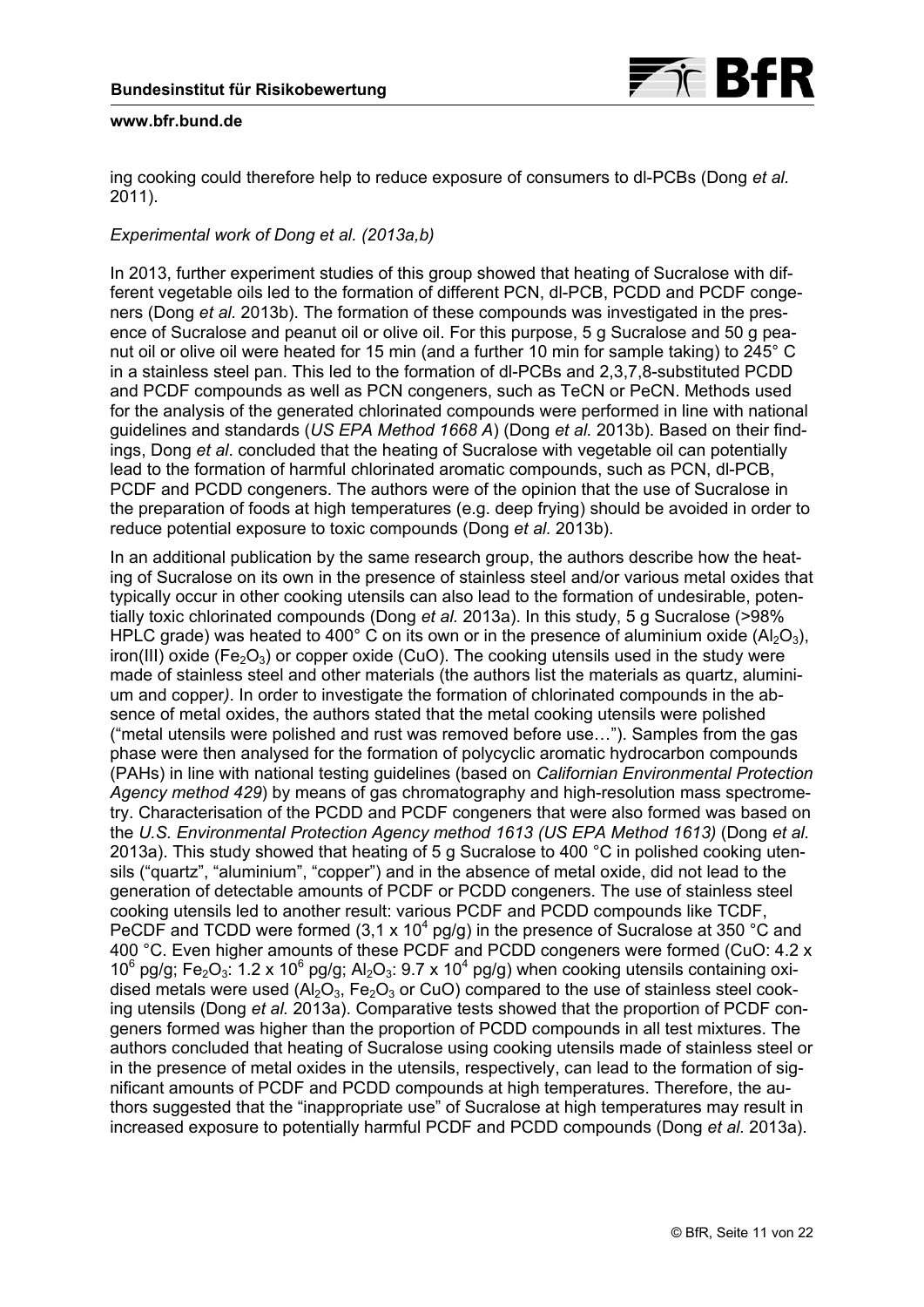# *Overview article of Fernandes (2017)*

The potential formation of harmful substances during the heating of foods containing Sucralose was addressed in a review by Fernandes and colleagues (Fernandes *et al.* 2017) and interpreted in the same way as by Dong *et al*. (Dong *et al.* 2013b). First, the authors also discuss the fact that Sucralose is degraded at high temperatures and acted as a source of chloride in the context of PCN formation (Fernandes *et al.* 2017). Moreover, they also conclude that heating of Sucralose together with peanut or olive oil free of PCN, can lead to the formation of various PCN congeners as well as PCDD, PCDF and PCB compounds , which were released with the vapours generated during the further course of the process (Fernandes *et al.* 2017).

## *Overview article of Schiffman et al. (2012-2013)*

Three reviews by Schiffman and colleagues focussed on the influence of high temperatures on the stability of Sucralose and the formation of potentially harmful chlorinated compounds (Schiffman 2012; Schiffman & Abou-Donia 2012; Schiffman & Rother 2013). Once again, these articles outlined the discrepancy with regard to the thermal stability of Sucralose, as described in the work of Miller *et al.* and by Barndt and Jackson (Barndt & Jackson 1990; Miller 1991), and addressed and critically discussed this issue with reference to more recent studies by other groups (Hutchinson 1996; Rahn & Yaylayan 2010; de Oliveira *et al.* 2015). First, they discussed the possible misinterpretation of the data on the stability of Sucralose during the preparation of cookies at 210 °C by Barndt und Jackson (Barndt & Jackson 1990). The "closely eluting peaks" in chromatograms of the cookie samples detected by Barndt and Jackson were interpreted by Schiffman and colleagues as thermal decomposition products and therefore as an indication for the instability of Sucralose at high temperatures (Schiffman 2012; Schiffman & Abou-Donia 2012; Schiffman & Rother 2013). The authors also pointed out that the tests showing thermal decomposition of Sucralose were performed in independent laboratories in the USA (Hutchinson 1996), Canada (Rahn & Yaylayan 2010) and Brazil (Bannach *et al.* 2009). Independently of each other, all three studies showed that Sucralose was unstable at high temperatures. Moreover, work has been conducted to investigate the thermal decomposition of Sucralose and the associated release of chlorides as well as their effect on the formation of possibly harmful compounds such as chloropropanols (Schiffman 2012; Schiffman & Abou-Donia 2012; Schiffman & Rother 2013). The articles of Schiffman and colleagues were published as secondary literature (reviews and commentaries). Nevertheless, the findings and interpretations of the authors confirm the findings of the aforementioned original studies on thermal instability of Sucralose and the associated formation of possibly harmful chlorinated compounds (Hutchinson 1996; Bannach *et al.* 2009; Rahn & Yaylayan 2010).

## *Overview articles of Berry et al. (2016) and Magnuson et al. (2017)*

This contrasts with two recently published overview articles on "carcinogenicity" and the "safety of Sucralose" ([Table 1](#page-13-0)) (Berry *et al.* 2016; Magnuson *et al.* 2017). The 2016 publication by Berry emphasised thermal stability (e.g. during baking) with reference to the study by Barndt and Jackson (Barndt & Jackson 1990) as well as the chemical stability of Sucralose (Berry *et al.* 2016). Magnusson and colleagues (Magnuson *et al.* 2017) also underlined the stability of Sucralose. In both articles data or critical literature on the thermal instability and decomposition of Sucralose (Hutchinson *et al.* 1999; Bannach *et al.* 2009; Rahn & Yaylayan 2010) as well as on the formation of possibly harmful compounds (Rahn & Yaylayan 2010; Dong *et al.* 2011; Dong *et al.* 2013a; Dong *et al.* 2013b; de Oliveira *et al.* 2015) were only briefly touched.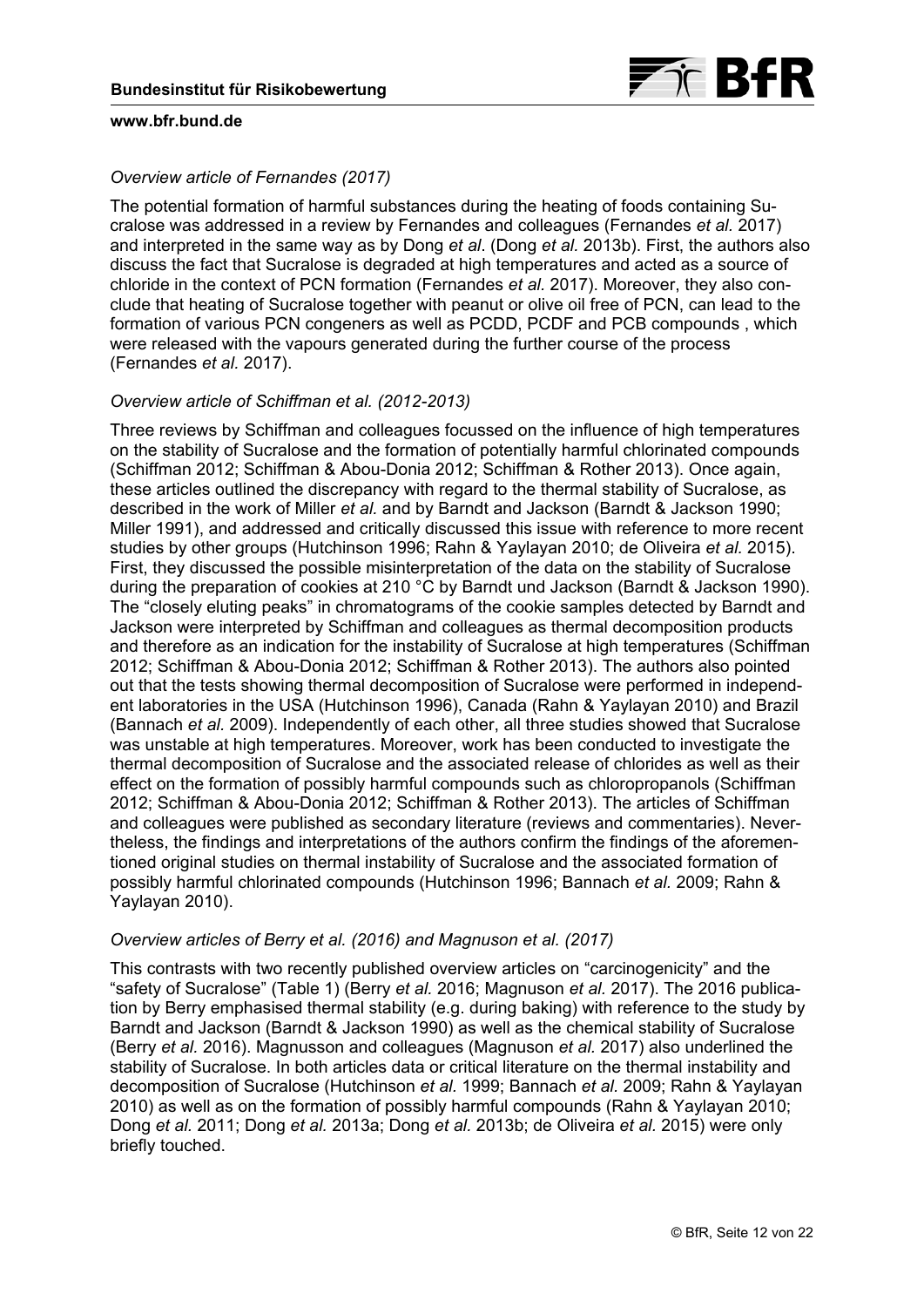

## <span id="page-12-0"></span>**3.3 Comparative assessment of the considered literature**

## **3.3.1 Methodology**

Comprehensive research was conducted and the relevant literature evaluated to answer the question of whether chlorinated compounds with potential health risks may be formed in the context of industrial processes for the production and processing of foods containing Sucralose and with the use of Sucralose by the consumer when heating foods to temperatures that occur during cooking, baking, deep frying and roasting.

The publications summarised in [section 3.2](#page-6-0) were comparatively assessed to determine the reliability of the collected data and methods used based on the criteria of Klimisch *et al.* and allocated to one of the four categories explained below (Klimisch *et al*. 1997).

Category 1) "reliable without restriction"; criteria: studies conducted in line with nationally or internationally accepted guidelines (preferably in line with "Good Laboratory Practice" (GLP)) or that were conducted closely in line with these guidelines (in terms of the parameters of the experiments).

Category 2) "reliable with restriction"; criteria: studies that were not fully conducted in line with specific testing guidelines (generally not according to GLP) or that are not fully covered by these guidelines but that are described and documented in "sufficient detail" so that they are transparent and can be accepted from a scientific point of view.

Category 3) "not reliable"; criteria: studies in which there is interference between the measuring apparatus and the test substance or in which unsuitable test systems or methods were used that are inadequately documented or that are not convincing from the point of view of expert assessment.

Category 4) "not assignable"; criteria: studies that do not contain sufficient experimental details and that were only published in the form of abstracts or in secondary literature, such as book contributions or overview articles.

# **3.3.2 Result of the comparative assessment of the considered literature**

The findings of the assessment of the quality and robustness of the considered publications are summarised in [Table 1](#page-13-0).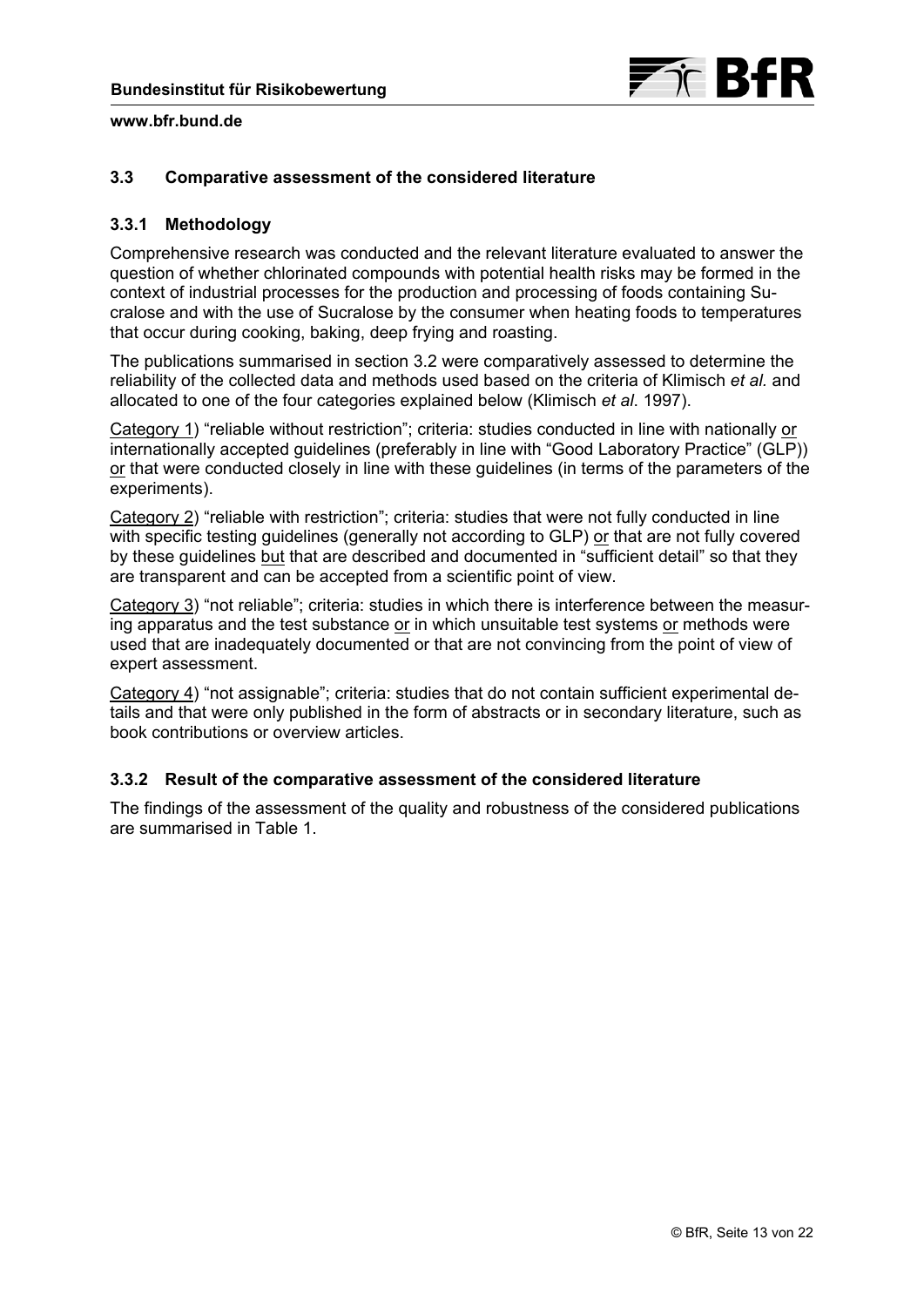<span id="page-13-0"></span>**Table 1. Publications considered in the Opinion and allocation to one of the four categories based on the criteria of Klimisch et al. (Klimisch et al. 1997).** 

| <b>Publication</b>                                                   | <b>Type of publication</b> | Category       |  |  |  |
|----------------------------------------------------------------------|----------------------------|----------------|--|--|--|
| A. To prove the chemical stability of Sucralose at high temperatures |                            |                |  |  |  |
| Barndt und Jackson, 1990                                             | Experimental work          | 3              |  |  |  |
| Miller <i>et al.</i> , 1991                                          | <b>Experimental work</b>   | 4              |  |  |  |
| <b>Binns, 2003</b>                                                   | Overview article           | 4              |  |  |  |
| Grotz und Munroe, 2009                                               | Overview article           | 4              |  |  |  |
| Berry et al., 2016                                                   | Overview article           | 4              |  |  |  |
| Magnuson et al., 2017                                                | Overview article           | 4              |  |  |  |
| <b>B.</b> To prove the thermal decomposition of Sucralose            |                            |                |  |  |  |
| Hutchinson, 1996                                                     | Experimental work          | 2              |  |  |  |
| Hutchinson, 1999                                                     | Overview article           | 4              |  |  |  |
| Bannach et al., 2009                                                 | <b>Experimental work</b>   | 2              |  |  |  |
| Rahn und Yaylayan, 2010                                              | <b>Experimental work</b>   | $\overline{c}$ |  |  |  |
| Wu et al., 2011                                                      | <b>Experimental work</b>   | $\overline{2}$ |  |  |  |
| Dong et al., 2011                                                    | <b>Experimental work</b>   | 2              |  |  |  |
| Dong et al., 2013                                                    | <b>Experimental work</b>   | 2              |  |  |  |
| Dong et al., 2013                                                    | <b>Experimental work</b>   | 2              |  |  |  |
| Schiffman, 2012                                                      | Overview article           | 4              |  |  |  |
| Schiffman und Abou-Donia, 2012                                       | Overview article           | 4              |  |  |  |
| Schiffman und Rother, 2013                                           | Overview article           | 4              |  |  |  |
| de Oliveira et al., 2015                                             | Experimental work          | 2              |  |  |  |
| Fernandes et al., 2017                                               | Overview article           | 4              |  |  |  |

The results outlined in *Table 1* show that:

- (1) There is no publication in Category 1 ("reliable without restriction")
- (2) The studies designed to confirm the stability of Sucralose are allocated to the categories 3 ("not reliable") and 4 ("not assignable")
- (3) All studies allocated to Category 2 ("reliable with restriction") indicate the thermal instability of Sucralose. This can promote the formation of chlorinated toxic compounds, such as chloropropanols and PCDD, PCDF or dl-PCB congeners in the foods that contain Sucralose.

All in all, the available information shows that there are data gaps. One thing that is currently missing for assessment of the potential health risks is representative and robust data on the identity and extent of the creation of reaction products during relevant production and processing routines for foods containing Sucralose.

## **3.3.2.1 Explanation of the assessment of the considered studies as evidence for the chemical stability of Sucralose**

The studies by Barndt and Jackson as well as Miller *et al*. (Barndt & Jackson 1990; Miller 1991)) attempt, in the opinion of the authors, to confirm the thermal stability of Sucralose.

In the opinion of the BfR, however, the study by Barndt and Jackson (1990) is not reliable, in particular as the thin-layer chromatography method used does not possess the same sensitivity as modern analytical methods. Rahn and Yaylayan also consider the findings of Barndt and Jackson to be not reliable (Rahn & Yaylayan 2010). Moreover, Schiffman and colleagues point out in various publications that Barndt and Jackson interpreted their data incorrectly, in particular in relation to the chromatograms of the cookie samples (Schiffman 2012;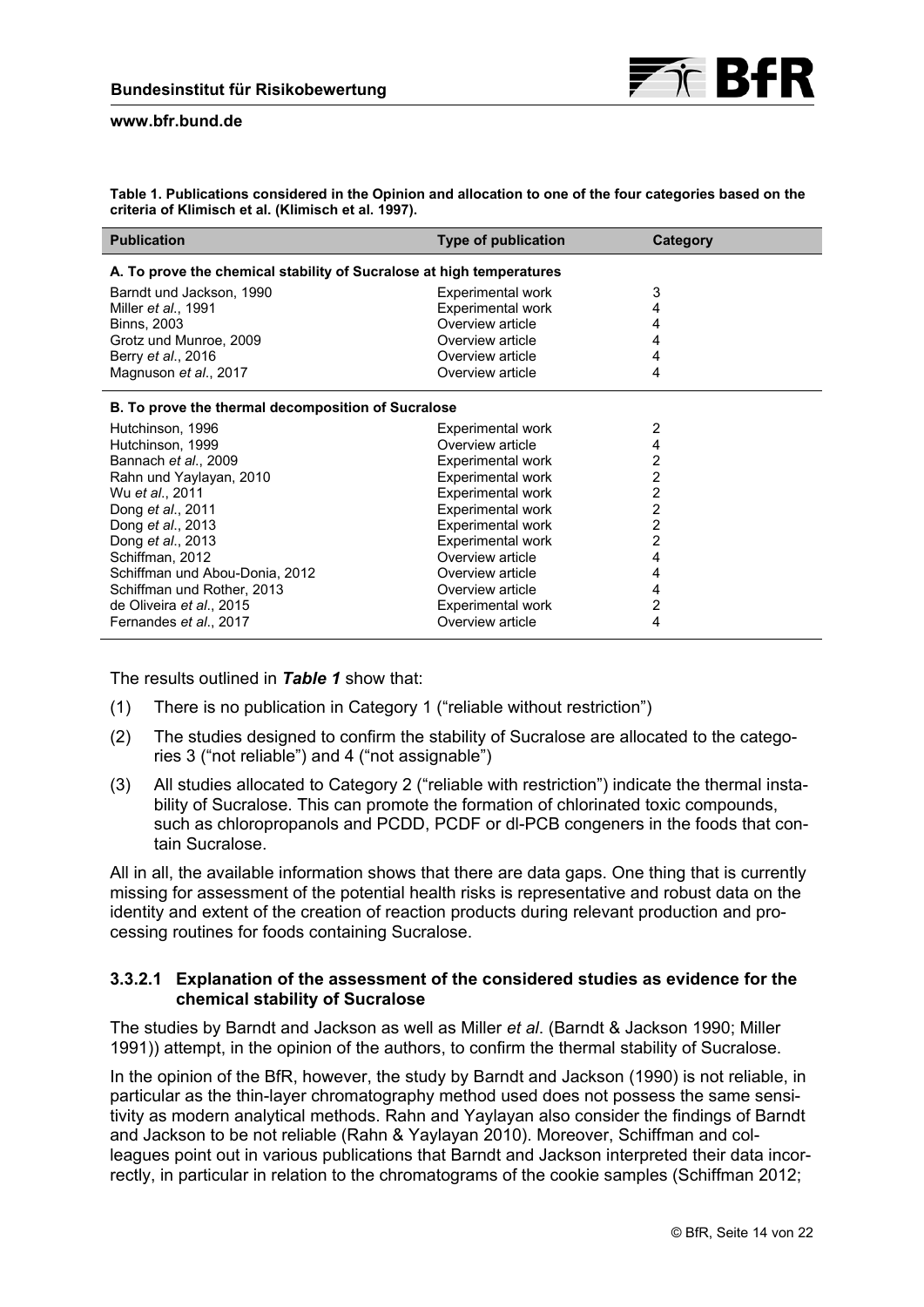

Schiffman & Abou-Donia 2012; Schiffman & Rother 2013). They interpret the "closely eluting peaks" detected by Barndt and Jackson as the occurrence of thermal decomposition products in the cookie samples, something that in turn points to the instability of Sucralose in the production of baked goods (such as cookies) (Schiffman 2012; Schiffman & Abou-Donia 2012; Schiffman & Rother 2013).

Some of the data on which the work of Barndt and Jackson is based (such as the chromatograms) is not available to the BfR, and therefore this work cannot be verified. This is a further limitation of the study of Barndt und Jackson (Barndt & Jackson 1990). Beside this the lack of information on methodology and on the substances used (e.g. details of purity) as well as the on experimental conditions are additional critical factors, which makes it difficult to assess the reliability of the findings. Based on the criteria of Klimisch *et al*. ([see 3.3.1\)](#page-12-0), the work by Barndt and Jackson was classified as "not reliable" ([Category 3; Table 1](#page-12-0)).

The study by Miller *et al*. was classified in Category 4 [\("not assignable, see 3.3.1](#page-12-0)), as it was published as a book contribution (secondary literature) and because it provides only inadequate methodological information, which cannot be verified regarding their reliability.

Based on the findings of Barndt and Jackson (1990) as well as Miller *et al*. (1991), two review articles by Binns (2003) and Grotz *et al*. (2009) determined the thermal stability of Sucralose (e.g. during baking or in industrial processing routines) with regard to the maintenance of its sweetening power (Binns 2003; Grotz & Munro 2009), but they do not make any reference to possible thermal decomposition.

Two other reviews by Berry in 2016 and Magnuson *et al*. in 2017 emphasised the thermal stability of Sucralose (Berry *et al.* 2016; Magnuson *et al.* 2017). The authors briefly discussed the experimentally validated formation of possibly harmful chlorinated compounds during the heating of Sucralose. However, Berry and Magnuson *et al*. concluded that these experimental results were obtained from quite "artificial" systems that are not of relevance for the "typical use" of Sucralose (e.g. baking) (Berry *et al.* 2016; Magnuson *et al.* 2017). However, neither of the reviews provides any information on an experimental system that would be suitable for investigating the formation of chlorinated compounds in association with the heating of foods containing Sucralose under "relevant" conditions.

The BfR would like to point out that various sources provide recipe ideas that suggest the roasting of meat with Sucralose as one of the ways in which the consumer can use this additive. This closely resembles the experimental conditions employed by, among others, Dong and colleagues (Dong *et al.* 2011; Wu *et al.* 2011; Dong *et al.* 2013b).

The reviews by Binns, Grotz & Munroe, Berry *et al*. and Magnuson *et al*. (Binns 2003; Grotz & Munro 2009; Berry *et al.* 2016; Magnuson *et al.* 2017) emphasising the stability of Sucralose are exclusively published as secondary literature containing to little or no transparent data or methodological information to allow scientific verification of their reliability. Based on the criteria of Klimisch *et al*. [\(see 3.3.1](#page-12-0)), this resulted in the classification of these studies in [Category 4 as "not assignable".](#page-12-0)

## **3.3.2.2 Explanation of the assessment of the considered studies as evidence that Sucralose is not stable and is dechlorinated at high temperatures**

The findings of different, independently conducted studies by different working groups confirm that Sucralose is not stable and is dechlorinated at high temperatures (Hutchinson 1996; Hutchinson *et al.* 1999; Bannach *et al.* 2009; de Oliveira *et al.* 2015). The results obtained from the work of Hutchinson (1996) are based on good evidence and are logically derived through detailed descriptions of the analytical procedures used and the methodological information (e.g. employed substance concentration, purity of substances etc.). One reserva-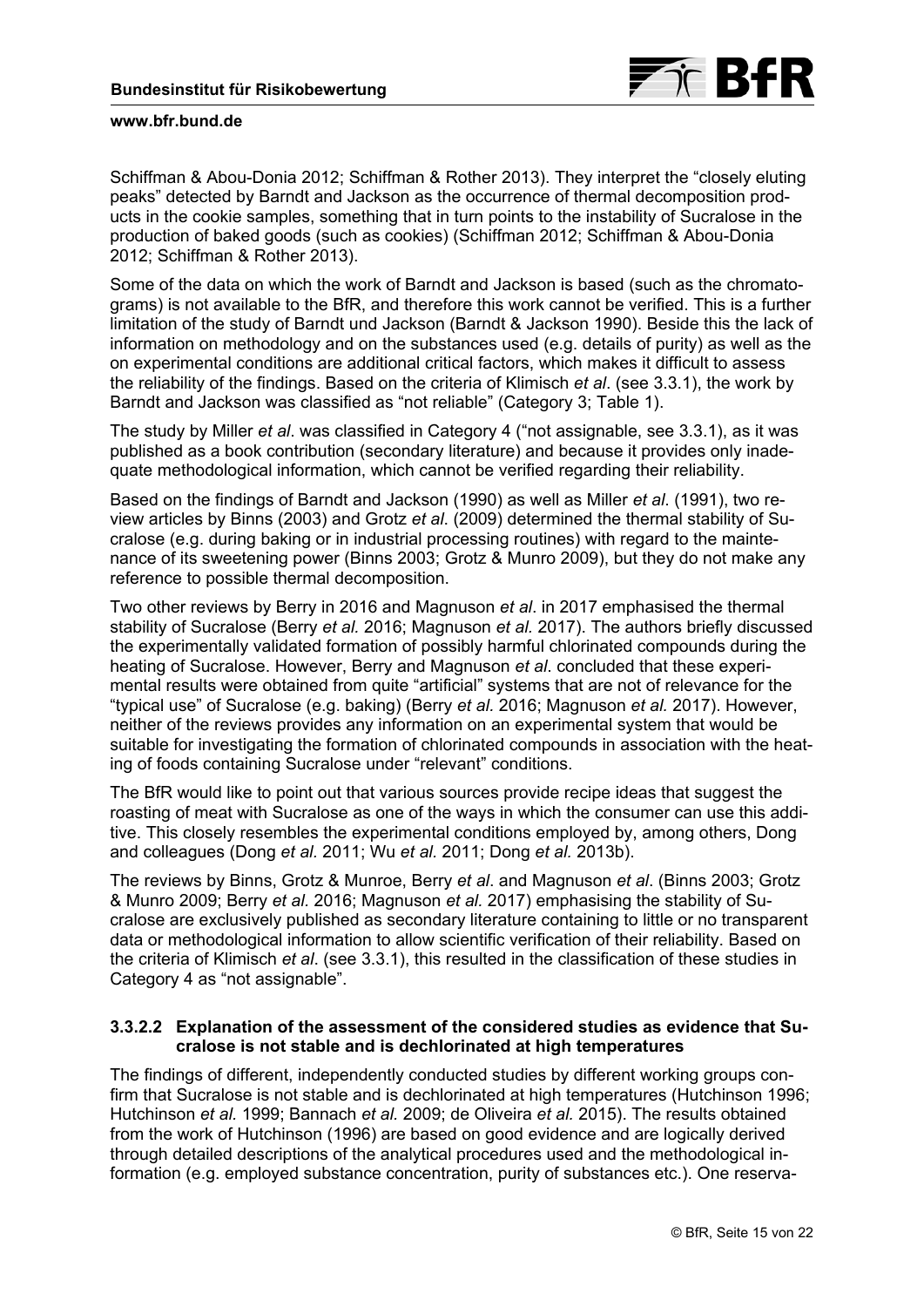

tion mentioned by the author herself is that the ions used to buffer the aqueous solutions may possibly have influenced the stability of Sucralose regarding the hydrolysis. Overall, this study was classified as "reliable with restriction" (Category 2) based on the criteria of Klimisch *et al*. ([see 3.3.1\)](#page-12-0). In the same way, the experimental investigations of Bannach and colleagues as well as de Oliveira *et al*. (Bannach *et al.* 2009; de Oliveira *et al.* 2015) are also classified in Category 2 "reliable with restriction". One limitation of the work of de Oliveira and colleagues was the lack of information on the procurement source, as well as on the concentration and purity of the Sucralose used. Moreover, the classification of the studies of Bannach *et al*. and de Oliveira *et al*. in Category 2 was based on the fact that the methods and results of these studies were well documented and outlined in sufficient detail to permit logical comprehension of the relevant processes from a scientific point of view ([see 3.3.1\)](#page-12-0).

In contrast to these experimental studies, the overview article of Hutchinson (secondary literature) from 1999 based on her work in 1996 does not contain any transparent methodological information (Hutchinson *et al.* 1999) and was therefore classified as "not assignable" (Category 4) ([see 3.3.1](#page-12-0)).

Building on these studies on the decomposition of Sucralose at high temperatures, multiple independently conducted studies showed that the thermal decomposition of Sucralose (e.g. during cooking) leads to the formation of possibly harmful and, in some cases, carcinogenic chlorinated compounds, such as 3-MCPD, TCDD and TCDF (Rahn & Yaylayan 2010; Dong *et al.* 2011; Wu *et al.* 2011; Dong *et al.* 2013a; Dong *et al.* 2013b; de Oliveira *et al.* 2015). These findings are further supported by publications of Schiffman and colleagues as well as Fernandes *et al*. (Schiffman 2012; Schiffman & Abou-Donia 2012; Schiffman & Rother 2013; Fernandes *et al.* 2017). Studies by Wu *et al*. and Dong and colleagues (Dong *et al.* 2011; Wu *et al.* 2011; Dong *et al.* 2013a; Dong *et al.* 2013b) were classified as "reliable with restriction" (Category 2), as the analytical methods were performed in line with national or international guidelines and standards, and as the methods and results are presented in a largely comprehensible way. However, there were individual limitations in association with the description of the methodological set-up (e.g. in terms of the amounts of the individual ingredients that were used). The work of Rahn & Yaylayan was also classified as "reliable with restriction" (Category 2), as, although the experiments were not performed in line with international testing guidelines, the findings were well documented and presented in a transparent manner from a scientific point of view. A further criticism of this study was that there were no details on purity and concentration of the Sucralose used, and this led to classification in Category 2. As already outlined in the above section, the studies by de Oliveira *et al.* and Bannach *et al*. were also assessed as being "reliable with restriction"

The aforementioned publications (Schiffman 2012; Schiffman & Abou-Donia 2012; Schiffman & Rother 2013; Fernandes *et al.* 2017) were classified in Category 4 ("not assignable") with regard to their reliability due to the fact that these studies were published as secondary literature and do not contain comprehensible methodological information or data.

# **3.4 Conclusion**

Based on the data currently available, the BfR concludes that, when heated to temperatures encountered in:

- $\triangleright$  industrial processing of foods containing Sucralose such as baked goods and tinned vegetables
- $\triangleright$  the use of Sucralose (E 955) by the consumer when baking, deep frying and roasting foods (approx.  $120 °C - 250 °C$ ).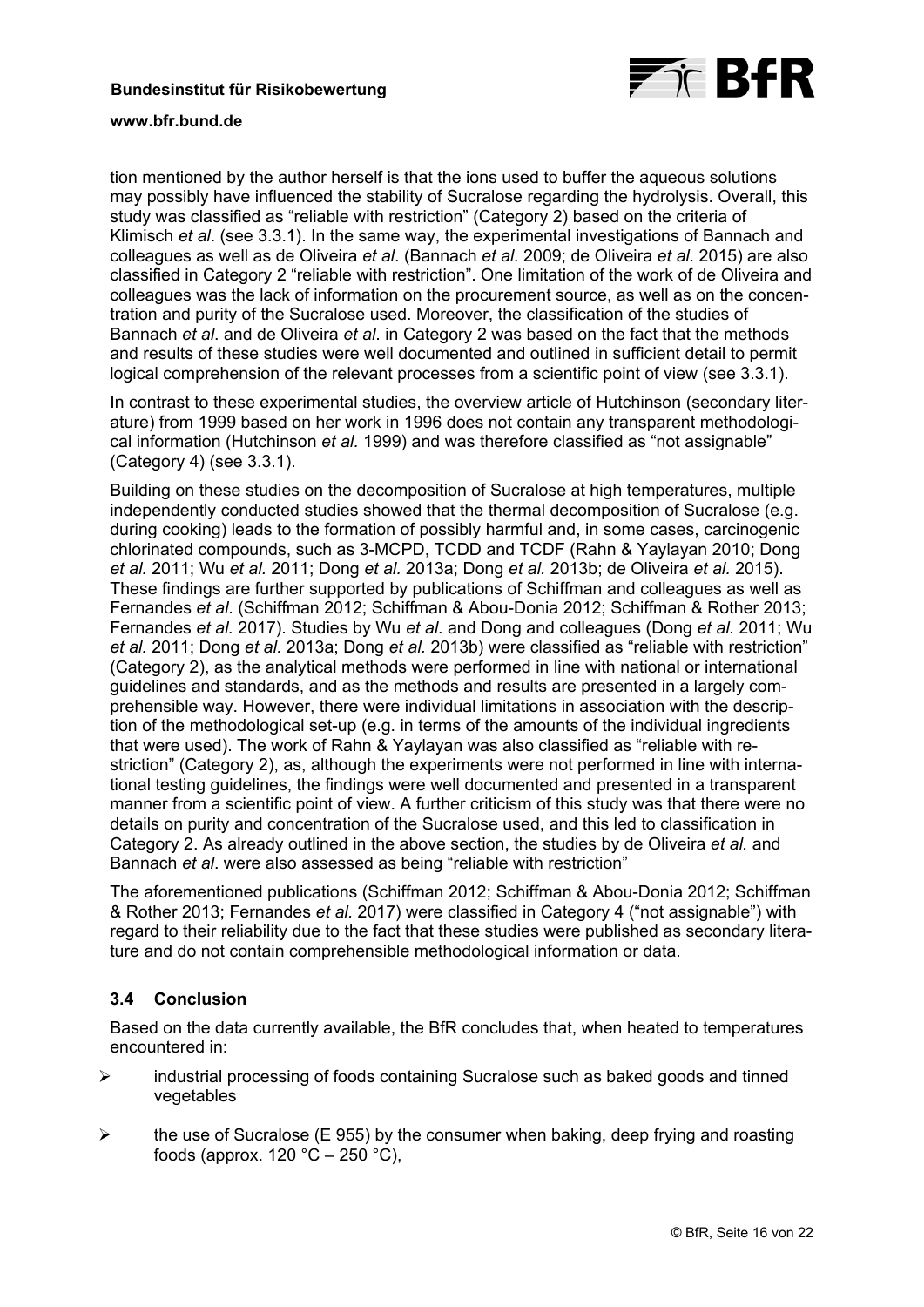

Sucralose is dechlorinated and this may lead to the formation of chlorinated organic compounds with possibly harmful potential (e.g. polychlorinated dibenzo-p-dioxins (PCDDs) or dibenzofurans (PCDFs) or chlorpropanols).

However, based on the data currently available, it is not possible to conclusively assess the potential health risks, as there is a lack of data on the identity of toxic reaction products and on the extent to which they are formed during the heating of foods containing Sucralose to temperatures occurring during baking, deep frying and roasting, and it is therefore also not possible to estimate exposure levels.

From the point of view of the respective authors, there are only two experimental studies that support the hypothesis that Sucralose is "thermostable" (Barndt & Jackson 1990; Miller 1991). All the other literature supporting this claim comes in the form of review articles (Binns 2003; Grotz & Munro 2009; Berry *et al.* 2016; Magnuson *et al.* 2017). As a result, these publications cannot be considered in the scientific assessment.

On the other hand, various experimental studies by different and independent research groups showed that Sucralose is not stable at high temperatures (Hutchinson 1996; Bannach *et al.* 2009; de Oliveira *et al.* 2015). This may promote the formation of chlorinated compounds such as chloropropanols and PCDD, PCDF or dl-PCB congeners (Rahn & Yaylayan 2010; Dong *et al.* 2011; Wu *et al.* 2011; Dong *et al.* 2013a; Dong *et al.* 2013b; de Oliveira *et al.* 2015). These findings have been confirmed based on adequate methodological information and mostly robust data, and the corresponding studies were classified as "reliable with restriction" ([Table 1](#page-13-0)).

The questions as to the methodological reliability and validity of the publications on the stability of Sucralose and the creation of potentially harmful chlorinated compounds at high temperatures were also discussed at an expert meeting attended by experts from the European Union Reference Laboratory for halogenated persistent organic pollutants (POPs) in Feed and Food (Freiburg), the National Reference Laboratory for Dioxins and PCBs in Food and Feed (Berlin) and the food monitoring authorities (Sigmaringen Chemical and Veterinary Investigation Office).

All the participants agreed that the currently data prove the instability and potential dechlorination of Sucralose at high temperatures (>120 °C). In addition, the available studies by Rahn and Yaylayan as well as from the working group of Dong *et al*. (Rahn & Yaylayan 2010; Dong *et al.* 2011; Wu *et al.* 2011; Dong *et al.* 2013b) indicate that, during this process, there is the possibility that toxic compounds such as dioxin congeners or chloropropanols may be formed, particularly in the presence of other foods.

However, the experts also concluded that the available studies do not logically and reliably show which compounds are formed in detail. Based on the data currently available, it is in particular not possible to judge the extent to which toxicologically relevant congeners like 2,3,7,8-TCDD are generated. Moreover, it may also be possible that the occurring Maillard reactions not only result in the formation of dioxins but also in the generation of various other potentially toxic compounds such as polychlorinated naphthalenes (PCNs) and other chlorinated hydrocarbon compounds. The experts recommended that the formation of these substances should also be investigated quantitatively and qualitatively in transparent studies. The participants of the expert meeting unanimously concluded that further studies are needed to address these questions. These studies should be performed in line with valid specifications with regard to suitable analytical procedures and methodological approaches (see Regulation (EU) No. 2017/644) in qualified and accredited laboratories.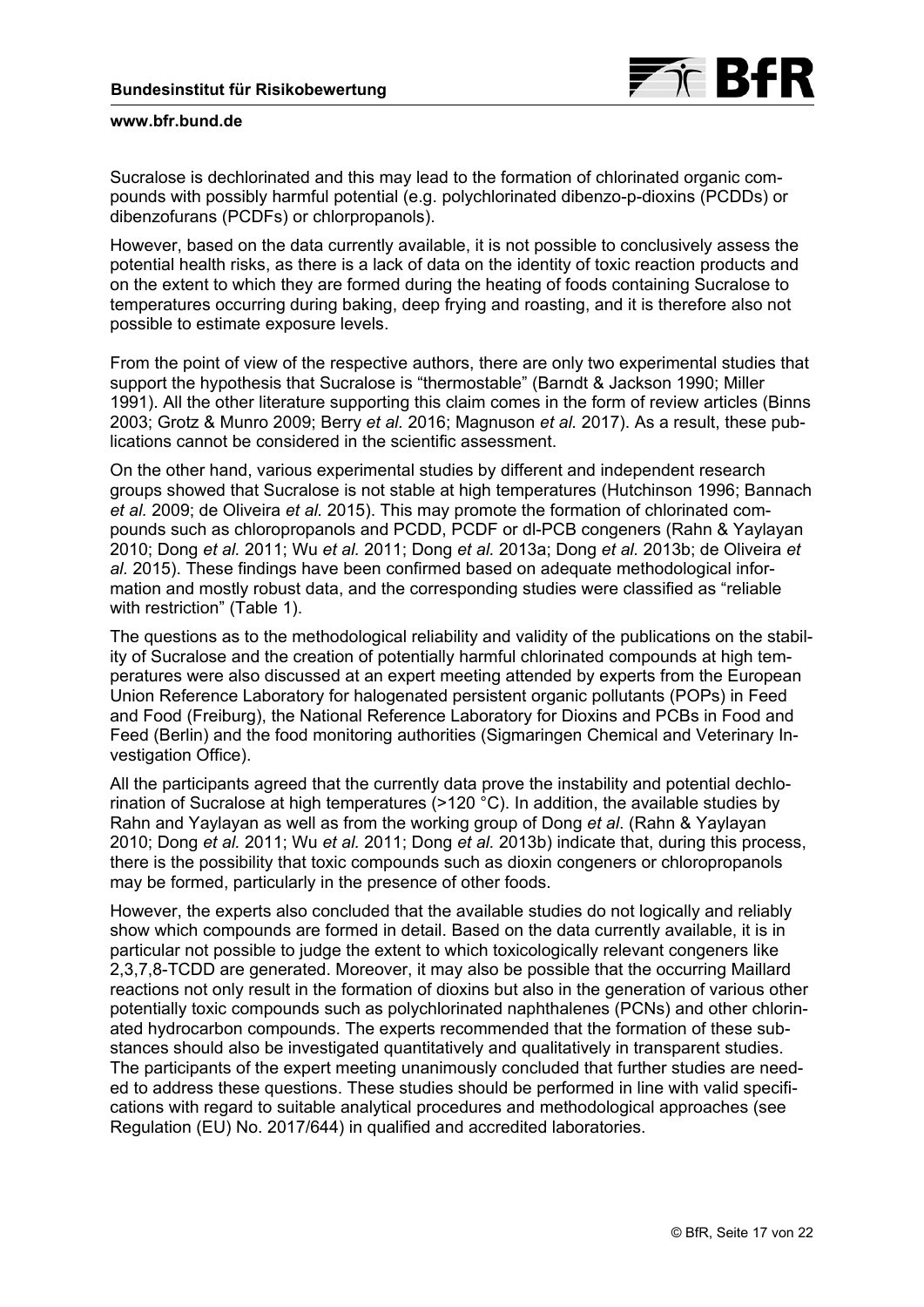

## **4 Framework for action, recommendation of measures**

Based on the systematically evaluated data on this topic and in consideration of the results of the expert meeting, the BfR recommends the following measures:

(1) Sucralose has been approved as food additive E 955 in the EU since 2004. This approval was based on the assessment by the Scientific Committee on Food (SCF) of the EU Commission in the year 2000. According to Regulation (EC) No. 1333/2008, all food additives approved for use in the EU before 20 January 2009 must be reevaluated. In the case of sweetening agents, this process should be completed by 31 December 2020 in line with Regulation (EU) No. 257/2010. This time frame may be adjusted, however, if safety concerns are raised with regard to certain additives.

In the opinion of the BfR, the data currently available indicate that heating of Sucralose may lead to the formation of compounds that are harmful to health and in some cases carcinogenic, particularly in interaction with other foods.

The BfR advocates bringing to the attention of the EU Commission the insights into the possible creation of chlorinated compounds in industrially produced foods (e.g. baked goods) as well as during the use of Sucralose by consumers when cooking and baking – so that this aspect in particular can be taken into consideration in the re-evaluation of this sweetener as a food additive. In the opinion of the BfR, higher priority should be attached to the reassessment of Sucralose than to the reassessment of the other sweeteners.

(2) The BfR suggests that the existing data gaps should be closed.

There are data gaps regarding the identification of reaction products and the extent to which they are formed during relevant production and processing stages. The necessary information should be requested from the Sucralose producers during the reevaluation process, as they are required to prove the safety of the food additive Sucralose as the entities that distribute it in the market.

In order to permit an exposure assessment within the context of a risk assessment, it is necessary to collect representative data on levels of chlorinated compounds in foods containing Sucralose produced in the various ways.

 (3) Until a conclusive risk assessment is possible, the BfR advises consumers and food not to heat foods containing Sucralose to temperatures reached during baking, deep frying and roasting or only to add Sucralose after the foods have been heated.

## **More information on the BfR website**

Initial evaluation of the assessment of levels of glycidol fatty acid esters detected in refined vegetable fats. **BfR Opinion Nr. 007/2009 of 10 March 2009:** [https://www.bfr.bund.de/cm/349/initial\\_evaluation\\_of\\_the\\_assessment\\_of\\_levels\\_of\\_glycidol](https://www.bfr.bund.de/cm/349/initial_evaluation_of_the_assessment_of_levels_of_glycidol_fatty_acid_esters.pdf) fatty acid esters.pdf

3-MCPD-fatty acid esters in food. **BfR Opinion Nr. 006/2012 of 3 April 2012:** <http://www.bfr.bund.de/cm/343/343-mcpd-fettsaeureester-in-lebensmitteln.pdf>.

Risk assessment of high DL-PCB levels in hen's eggs. **BfR Opinion Nr. 011/2012 of 10 April 2012:** [https://www.bfr.bund.de/cm/349/risk-assessment-of-high-dl-pcb-levels-in-hens](https://www.bfr.bund.de/cm/349/risk-assessment-of-high-dl-pcb-levels-in-hens-eggs.pdf)eggs.pdf.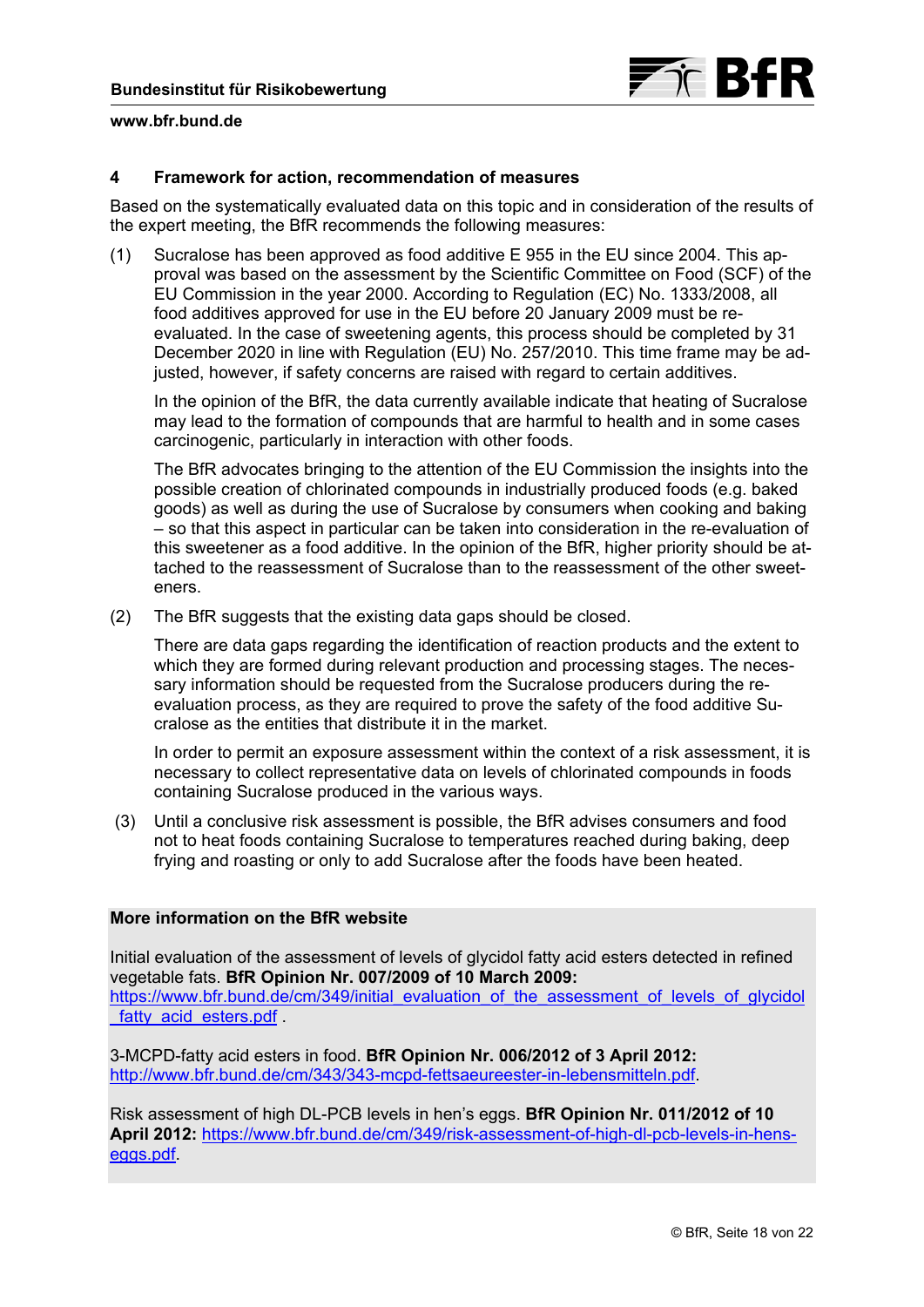

New EU maximum levels for dioxins, dioxin-like PCBs and non-dioxin-like PCBs in livers of terrestrial animals and in sheep liver. **BfR Opinion 014/2014 des BfR of 11 März 2014:** [https://www.bfr.bund.de/cm/349/new-eu-maximum-levels-for-dioxins-dioxin-like-pcbs-and](https://www.bfr.bund.de/cm/349/new-eu-maximum-levels-for-dioxins-dioxin-like-pcbs-and-non-dioxin-like-pcbs.pdf)non-dioxin-like-pcbs.pdf.

Süßstoff Sucralose (Trichlorogalactosucrose -TGS). **Stellungnahme des BgVV vom 12.12.1994** (in German only)**:**

[http://www.bfr.bund.de/cm/343/suessstoff\\_sucralose\\_trichlorogalactosucrose\\_tgs.pdf.](http://www.bfr.bund.de/cm/343/suessstoff_sucralose_trichlorogalactosucrose_tgs.pdf)



BfR "Opinions app"

# **5 References**

- Andres S., Appel K. E., Lampen A. (2013). Toxicology, occurrence and risk characterisation of the chloropropanols in food: 2-monochloro-1,3-propanediol, 1,3-dichloro-2-propanol and 2,3-dichloro-1-propanol. *Food Chemistry and Toxicology* **58:** 467-478.
- ANSES (French Agency for Food, Environmental and Occupational Health and Safety), (2015). Opinion of the French Agency for Food, Environmental and Occupational Health & Safety of 19 Nov. 2014, rev. on 9 Jan. 2015 on the assessment of the nutritional benefits and risks related to intense sweeteners. *ANSES Opinion* **Request no. 2011-SA-0161:** 1-21.
- Bannach G., Almeida R.R., Lacerda L.G., Schnitzler E., Ionashiro M. (2009). Thermal stability and thermal decomposition of sucralose. *Eclética Química, São Paulo* **34:** 21- 26.
- Barndt R. L. and Jackson G. (1990). Stability of sucralose in baked goods. *Food Technology* **44:** 62-66.
- Berry C., Brusick D., Cohen S. M., Hardisty J. F., Grotz V. L., Williams G. M. (2016). Sucralose non-carcinogenicity: a review of the scientific and regulatory rationale. *Nutrition and Cancer* **68:** 1247-1261.
- BfR (Bundesinstitut für Risikobewertung) (2009). Initial evaluation of the assessment of levels of glycidol fatty acid esters detected in refined vegetable fats. **BfR Opinion Nr. 007/2009 of 10 March 2009:**

[https://www.bfr.bund.de/cm/349/initial\\_evaluation\\_of\\_the\\_assessment\\_of\\_levels\\_of\\_gl](https://www.bfr.bund.de/cm/349/initial_evaluation_of_the_assessment_of_levels_of_glycidol_fatty_acid_esters.pdf) ycidol\_fatty\_acid\_esters.pdf.

BfR (Bundesinstitut für Risikobewertung) (2012a). 3-MCPD-fatty acid esters in food. **BfR Opinion Nr. 006/2012? of 3 April 2012:**

[http://www.bfr.bund.de/cm/343/343-mcpd-fettsaeureester-in-lebensmitteln.pdf.](http://www.bfr.bund.de/cm/343/343-mcpd-fettsaeureester-in-lebensmitteln.pdf)

- BfR (Bundesinstitut für Risikobewertung) (2012b). Risk assessment of high DL-PCB levels in hen's eggs. **BfR Opinion Nr. 011/2012 of 10 April 2012:** [https://www.bfr.bund.de/cm/349/risk-assessment-of-high-dl-pcb-levels-in-hens](https://www.bfr.bund.de/cm/349/risk-assessment-of-high-dl-pcb-levels-in-hens-eggs.pdf)eggs.pdf.
- BfR (Bundesinstitut für Risikobewertung) (2014). New EU maximum levels for dioxins, dioxinlike PCBs and non-dioxin-like PCBs in livers of terrestrial animals and in sheep liver. **BfR Opinion 014/2014 des BfR of 11 März 2014:** [https://www.bfr.bund.de/cm/349/new-eu-maximum-levels-for-dioxins-dioxin-like-pcbs](https://www.bfr.bund.de/cm/349/new-eu-maximum-levels-for-dioxins-dioxin-like-pcbs-and-non-dioxin-like-pcbs.pdf)and-non-dioxin-like-pcbs.pdf.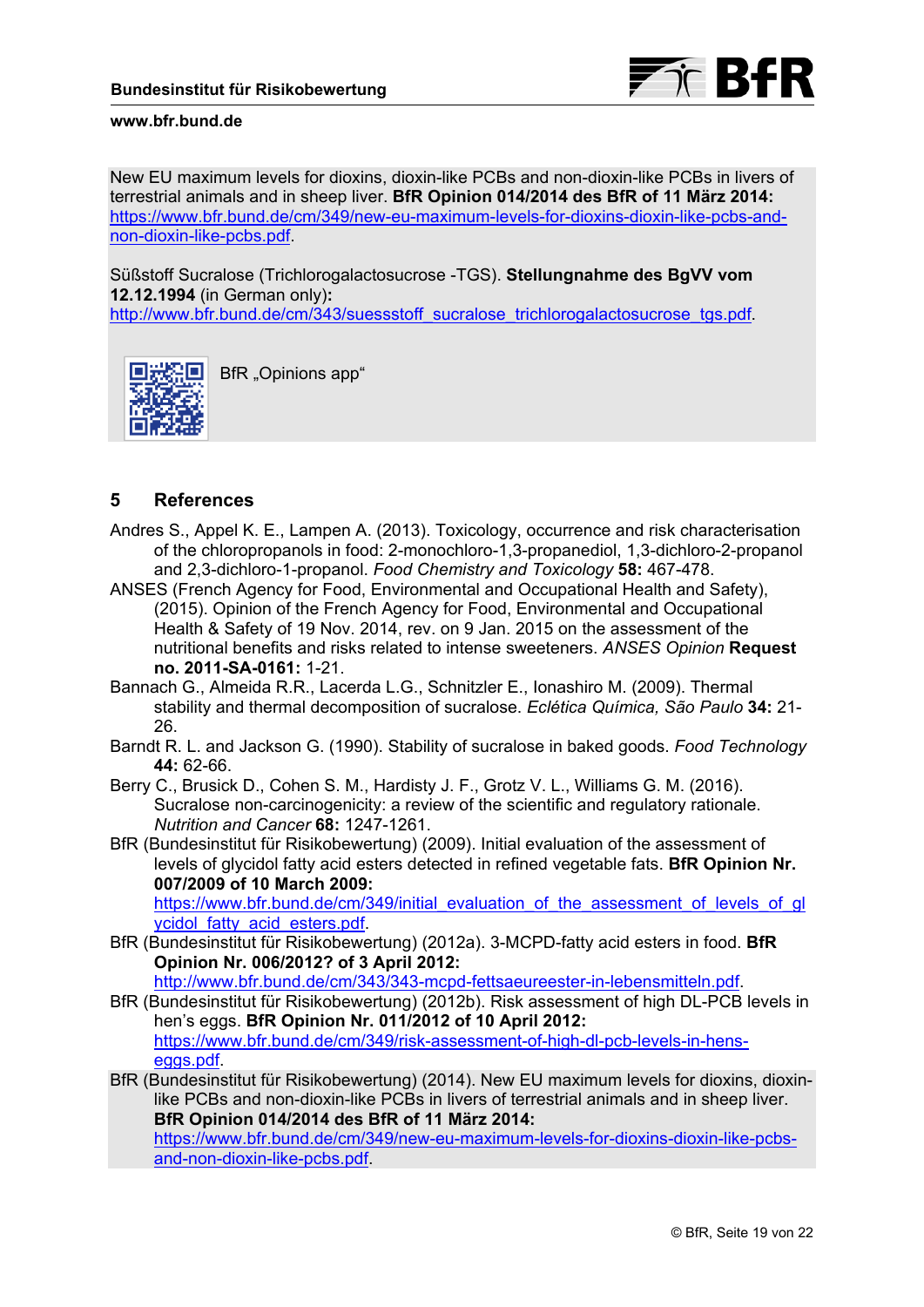

BgVV (Bundesinstitut für gesundheitlichen Verbraucherschutz und Veterinärmedizin) (1994). Süßstoff Sucralose (Trichlorogalactosucrose -TGS). **Stellungnahme des BgVV vom 12.12.1994** (in German only):

http://www.bfr.bund.de/cm/343/suessstoff\_sucralose\_trichlorogalactosucrose\_tgs.pdf

- Binns N. M. (2003). Sucralose all sweetness and light. *Nutrition Bulletin* **28:** 53-58.
- de Oliveira D. N., de Menezes M., Catharino R. R. (2015). Thermal degradation of sucralose: a combination of analytical methods to determine stability and chlorinated byproducts. *Scientific Reports* **5:** 9598.
- DFG (Deutsche Forschungsgemeinschaft: Senatskommission zur Prüfung gesundheitsgefährlicher Arbeitsstoffe) (2015). Glycidol. In *Maximale Arbeitsplatzkonzentrationen und Biologische Arbeitsstoffgrenzwerte (MAK- und BAK-Liste)* Vol. 58, pp 1-3. Wiley-VCH Verlag,
- Dong S., Wu J., Liu G., Zhang B., Zheng M. (2011). Unintentionally produced dioxin-like polychlorinated biphenyls during cooking. *Food Control* **22:** 1797-1802.
- Dong S., Liu G., Hu J., Zheng M. (2013a). Polychlorinated dibenzo-p-dioxins and dibenzofurans formed from sucralose at high temperatures. *Scientific Reports* **3:** 2946.
- Dong S., Liu G., Zhang B., Gao L., Zheng M. (2013b). Formation of polychlorinated naphthalenes during the heating of cooking oil in the presence of high amounts of sucralose. *Food Control* **32:** 1-5.
- EFSA (European Food Safety Authority) (2008). Statement of EFSA on the risks for public health due to the presence of dioxins in pork from Ireland. *EFSA Journal* **6:** 911.
- EFSA (European Food Safety Authority) (2010). Results of the monitoring of dioxin levels in food and feed. *EFSA Journal* **8:** 1385.
- EFSA (European Food Safety Authority) (2012). Update of the monitoring of levels of dioxins and PCBs in food and feed. *EFSA Journal* **10:** 2832.
- EFSA (European Food Safety Authority) (2015). Scientific statement on the health-based guidance values for dioxins and dioxin-like PCBs. *EFSA Journal* **13:** 4124.
- EFSA (European Food Safety Authority: Panel on Contaminants in the Food Chain (CONTAM)) (2016). Risks for human health related to the presence of 3- and 2 monochloropropanediol (MCPD), and their fatty acid esters, and glycidyl fatty acid esters in food. *EFSA Journal* **14:** 4426.
- EFSA (European Food Safety Authority: Panel on Contaminants in the Food Chain (CONTAM)) (2018). Update of the risk assessment on 3-monochloropropane diol and its fatty acid esters. *EFSA Journal* **16:** 5083.
- EFSA (European Food Safety Authority: Panel on Food Additives and Nutrient Sources added to Food (ANS)) (2017). Statement on the validity of the conclusions of a mouse carcinogenicity study on sucralose (E 955) performed by the Ramazzini Institute. *EFSA Journal* **15:** 4784.
- Faqi A. S., Dalsenter P. R., Merker H. J., Chahoud I. (1998). Reproductive toxicity and tissue concentrations of low doses of 2,3,7,8-tetrachlorodibenzo-p-dioxin in male offspring rats exposed throughout pregnancy and lactation. *Toxicology and Applied Pharmacology* **150:** 383-392.
- FDA (US Food and Drug Administration) (1999). Food additives permitted for direct addition to food for human consumption: sucralose [21CFR Part 172; Docket No. 99F-0001]. *Federal Register* **64:** 43908 - 43909.
- Fernandes A., Rose M., Falandysz J. (2017). Polychlorinated naphthalenes (PCNs) in food and humans. *Environment International* **104:** 1-13.
- Grotz V. L. and Munro I. C. (2009). An overview of the safety of sucralose. *Regulatory Toxicology and Pharmacology* **55:** 1-5.
- HKSAR (Hong Kong Special Administrative Region: Food and Environmental Hygiene Department) (2003). Risk assessment on artificial sweeteners in beverages. Chemical Hazard Evaluation. *Risk Assessment Studies* 1-23.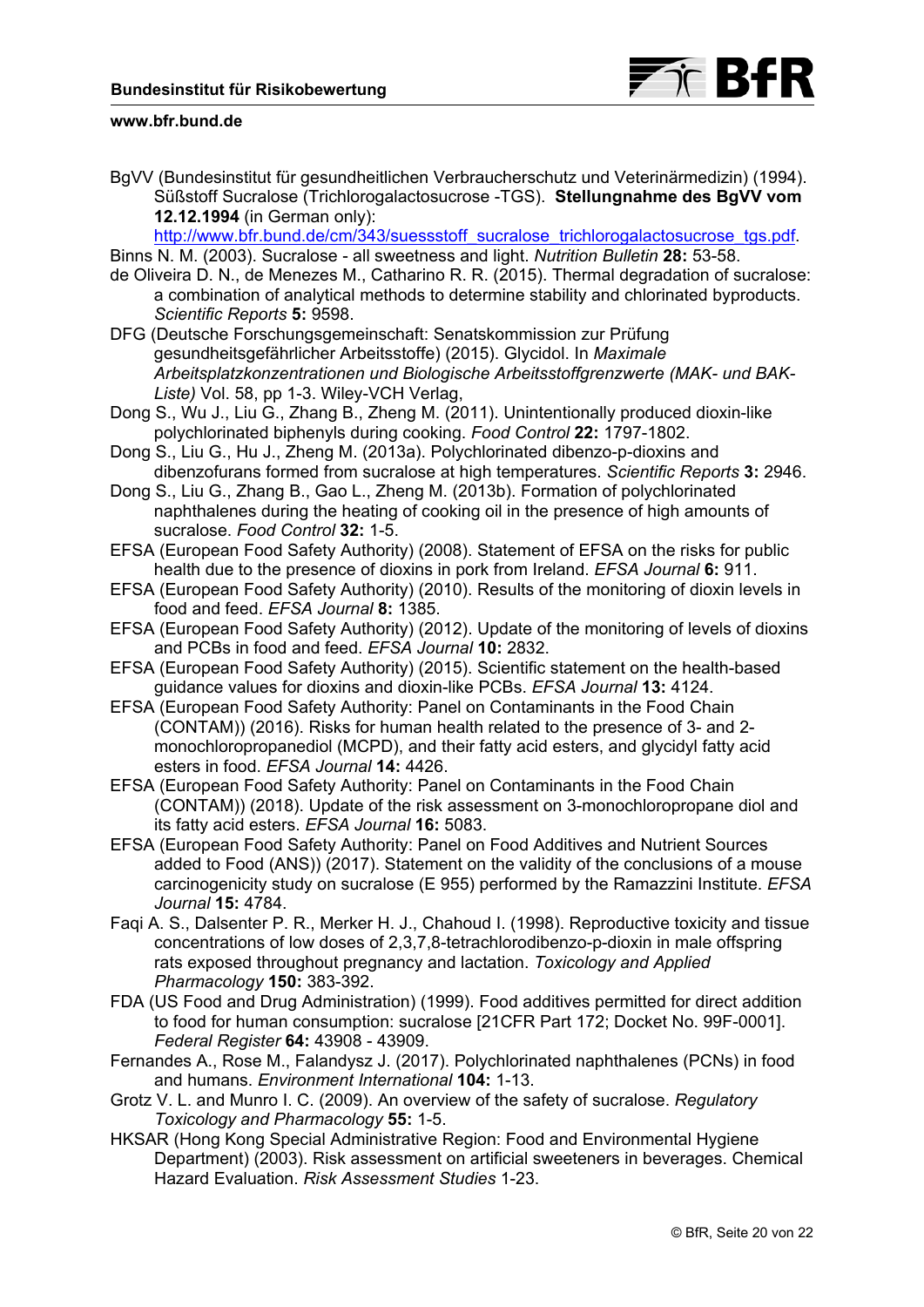

- Hutchinson S. A. (1996). The effect of pH, temperature and reactants on the thermal and non-thermal degradation of the high-intensity sweeteners: Alitame and sucralose. Doctor Thesis, Graduate School - New Brunswick, Rutgers, The State University of New Jersey, New Brunswick, New Jersey, USA.
- Hutchinson Sheryl A, Ho Gregory S, Ho Chi-Tang (1999). Stability and degradation of the high-intensity sweeteners: Aspatame, Alitame, and Sucralose. *Food Reviews International* **15:** 249-261.
- IARC (World Health Organization: International Agency for Research on Cancer) (2000). Glycidol *IARC monographs on the evaluation of the carcinogenic risk of chemicals to humans* **77:** [469-486. https://monographs.iarc.fr/ENG/Monographs/vol77/mono77-](https://monographs.iarc.fr/ENG/Monographs/vol77/mono77-19.pdf) 19.pdf.
- IARC (World Health Organization: International Agency for Research on Cancer) (2012a). 3- Monochloro-1,2-propanediol. *IARC Monographs* **101:** 349-374. [https://monographs.iarc.fr/ENG/Monographs/vol101/mono101-010.pdf.](https://monographs.iarc.fr/ENG/Monographs/vol101/mono101-010.pdf)
- IARC (World Health Organization: International Agency for Research on Cancer) (2012b). 2,3,7,8-Tetrachlorodibenzopara-Dioxin, 2,3,4,7,8-Pentachlorodibenzofuran, and 3,3′,4,4′,5-Pentachlorobiphenyl. *IARC Monographs* **100F:** 339-378. [http://monographs.iarc.fr/ENG/Monographs/vol100F/mono100F-27.pdf.](http://monographs.iarc.fr/ENG/Monographs/vol100F/mono100F-27.pdf)
- IARC (World Health Organization: International Agency for Research on Cancer) (2013). 1,3- Dichlor-2-propanol *IARC Monographs* **101:** 375-390. [https://monographs.iarc.fr/ENG/Monographs/vol101/mono101-011.pdf.](https://monographs.iarc.fr/ENG/Monographs/vol101/mono101-011.pdf)
- JECFA (Joint FAO/WHO Expert Committee on Food Additives) (1990). Evaluation of certain food additives and contaminants: Thirty-seventh report of the Joint FAO/WHO Expert Committee on Food Additives (1990, Geneva, Switzerland). *WHO Technical Report Series* **806**. [http://apps.who.int/iris/bitstream/10665/40288/1/WHO\\_TRS\\_806.pdf](http://apps.who.int/iris/bitstream/10665/40288/1/WHO_TRS_806.pdf).
- JECFA (Joint FAO/WHO Expert Committee on Food Additives) (2002). Evaluation of certain food additives and contaminants: Fifty-seventh report of the Joint FAO/WHO Expert Committee on Food Additives (2001, Rome, Italy). *WHO Technical Report Series* **909**. [http://apps.who.int/iris/bitstream/10665/42578/1/WHO\\_TRS\\_909.pdf](http://apps.who.int/iris/bitstream/10665/42578/1/WHO_TRS_909.pdf).
- Klimisch H. J., Andreae M., Tillmann U. (1997). A systematic approach for evaluating the quality of experimental toxicological and ecotoxicological data. *Regulatory Toxicology and Pharmacology* **25:** 1-5.
- Magnuson B. A., Roberts A., Nestmann E. R. (2017). Critical review of the current literature on the safety of sucralose. *Food Chemistry and Toxicology* **106:** 324-355.
- McNulty W. P. (1985). Toxicity and fetotoxicity of TCDD, TCDF and PCB isomers in rhesus macaques (*Macaca mulatta*). *Environmental Health Perspectives* **60:** 77-88.
- Miller G. A. (1991). Sucralose. In *Alternative Sweetener*, O'Brien Nabors L., Gelardi R. C. (eds), Vol. 2, pp 173-195. Marcel Dekker, Inc., New York, NY, USA.
- NTP (US National Toxicology Program) (2005). 1,3-Dichloro-2-propanol (CAS No. 96-23-1): Review of toxicological literature. *Report prepared by Integrated Laboratory System (Research Triangle Park, North Carolina).* [https://ntp.niehs.nih.gov/ntp/htdocs/chem\\_background/exsumpdf/dichloropropanol\\_508](https://ntp.niehs.nih.gov/ntp/htdocs/chem_background/exsumpdf/dichloropropanol_508.pdf) .pdf.
- Rahn A. and Yaylayan V. A. (2010). Thermal degradation of sucralose and its potential in generating chloropropanols in the presence of glycerol. *Food Chemistry* **118:** 56-61.
- SCF (Scientific Committee on Food) (2000). Opinion of the Scientific Committee on Food on [sucralose. https://ec.europa.eu/food/sites/food/files/safety/docs/sci](https://ec.europa.eu/food/sites/food/files/safety/docs/sci-com_scf_out68_en.pdf)com\_scf\_out68\_en.pdf.
- SCF (Scientific Committee on Food) (2001). Opinion of the SCF on the risk assessment of dioxins and dioxin-like PCBs in Food. Adopted on 30. Mai 2001. [https://ec.europa.eu/food/sites/food/files/safety/docs/cs\\_contaminants\\_catalogue\\_dioxi](https://ec.europa.eu/food/sites/food/files/safety/docs/cs_contaminants_catalogue_dioxins_out90_en.pdf) ns\_out90\_en.pdf.